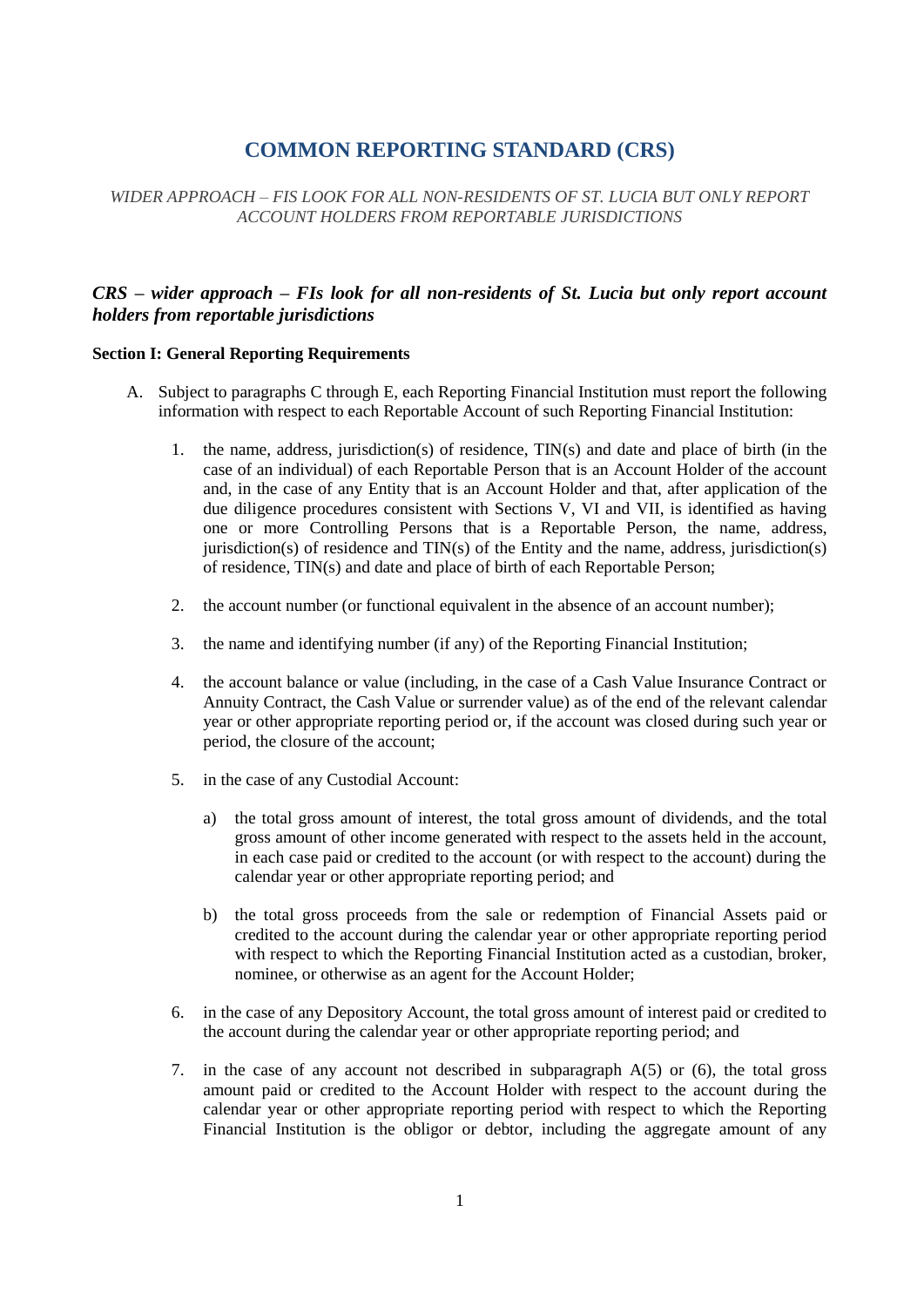redemption payments made to the Account Holder during the calendar year or other appropriate reporting period.

- B. The information reported must identify the currency in which each amount is denominated.
- C. Notwithstanding subparagraph A(1), with respect to each Reportable Account that is a Preexisting Account, the TIN(s) or date of birth is not required to be reported if such TIN(s) or date of birth is not in the records of the Reporting Financial Institution and is not otherwise required to be collected by such Reporting Financial Institution under domestic law. However, a Reporting Financial Institution is required to use reasonable efforts to obtain the TIN(s) and date of birth with respect to Preexisting Accounts by the end of the second calendar year following the year in which such Accounts were identified as Reportable Accounts.
- D. Notwithstanding subparagraph A(1), the TIN is not required to be reported if (i) a TIN is not issued by the relevant Reportable Jurisdiction or (ii) the domestic law of the relevant Reportable Jurisdiction does not require the collection of the TIN issued by such Reportable Jurisdiction.
- E. Notwithstanding subparagraph A(1), the place of birth is not required to be reported unless the Reporting Financial Institution is otherwise required to obtain and report it under domestic law and it is available in the electronically searchable data maintained by the Reporting Financial Institution.

#### **Section II: General Due Diligence Requirements**

- A. An account is treated as a Reportable Account beginning as of the date it is identified as such pursuant to the due diligence procedures in Sections II through VII and, unless otherwise provided, information with respect to a Reportable Account must be reported annually in the calendar year following the year to which the information relates.
- B. The balance or value of an account is determined as of the last day of the calendar year or other appropriate reporting period.
- C. Where a balance or value threshold is to be determined as of the last day of a calendar year, the relevant balance or value must be determined as of the last day of the reporting period that ends with or within that calendar year.
- D. Each Jurisdiction may allow Reporting Financial Institutions to use service providers to fulfil the reporting and due diligence obligations imposed on such Reporting Financial Institutions, as contemplated in domestic law, but these obligations shall remain the responsibility of the Reporting Financial Institutions.
- E. Each Jurisdiction may allow Reporting Financial Institutions to apply the due diligence procedures for New Accounts to Preexisting Accounts, and the due diligence procedures for High Value Accounts to Lower Value Accounts. Where a Jurisdiction allows New Account due diligence procedures to be used for Preexisting Accounts, the rules otherwise applicable to Preexisting Accounts continue to apply.

#### **Section III: Due Diligence for Preexisting Individual Accounts**

The following procedures apply for purposes of identifying Reportable Accounts among Preexisting Individual Accounts.

A. **Accounts Not Required to be Reviewed, Identified, or Reported.** A Preexisting Individual Account that is a Cash Value Insurance Contract or an Annuity Contract is not required to be reviewed, identified or reported, provided the Reporting Financial Institution is effectively prevented by law from selling such Contract to residents of a Reportable Jurisdiction.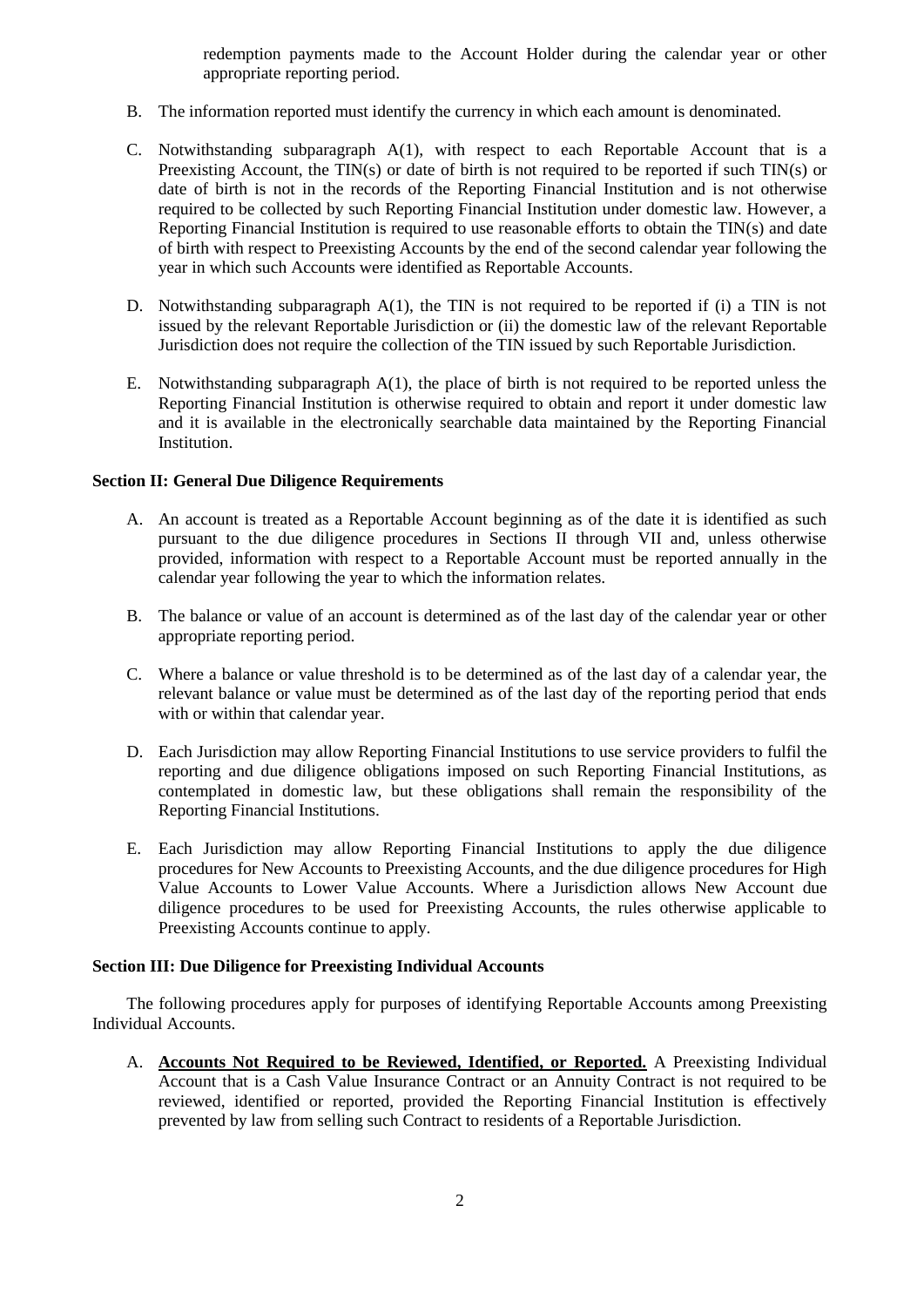- B. **Lower Value Accounts.** The following procedures apply with respect to Lower Value Accounts.
	- 1. **Residence Address.** If the Reporting Financial Institution has in its records a current residence address for the individual Account Holder based on Documentary Evidence, the Reporting Financial Institution may treat the individual Account Holder as being a resident for tax purposes of the jurisdiction in which the address is located for purposes of determining whether such individual Account Holder is a Reportable Person.
	- 2. **Electronic Record Search.** If the Reporting Financial Institution does not rely on a current residence address for the individual Account Holder based on Documentary Evidence as set forth in subparagraph B(1), the Reporting Financial Institution must review electronically searchable data maintained by the Reporting Financial Institution for any of the following indicia and apply subparagraphs  $B(3)$  through  $(6)$ :
		- a) identification of the Account Holder as a resident of a Reportable Jurisdiction;
		- b) current mailing or residence address (including a post office box) in a Reportable Jurisdiction;
		- c) one or more telephone numbers in a Reportable Jurisdiction and no telephone number in the jurisdiction of the Reporting Financial Institution;
		- d) standing instructions (other than with respect to a Depository Account) to transfer funds to an account maintained in a Reportable Jurisdiction;
		- e) currently effective power of attorney or signatory authority granted to a person with an address in a Reportable Jurisdiction; or
		- f) a "hold mail" instruction or "in-care-of" address in a Reportable Jurisdiction if the Reporting Financial Institution does not have any other address on file for the Account Holder.
	- 3. If none of the indicia listed in subparagraph B(2) are discovered in the electronic search, then no further action is required until there is a change in circumstances that results in one or more indicia being associated with the account, or the account becomes a High Value Account.
	- 4. If any of the indicia listed in subparagraph B(2)(a) through (e) are discovered in the electronic search, or if there is a change in circumstances that results in one or more indicia being associated with the account, then the Reporting Financial Institution must treat the Account Holder as a resident for tax purposes of each Reportable Jurisdiction for which an indicium is identified, unless it elects to apply subparagraph B(6) and one of the exceptions in such subparagraph applies with respect to that account.
	- 5. If a "hold mail" instruction or "in-care-of" address is discovered in the electronic search and no other address and none of the other indicia listed in subparagraph  $B(2)(a)$  through (e) are identified for the Account Holder, the Reporting Financial Institution must, in the order most appropriate to the circumstances, apply the paper record search described in subparagraph C(2), or seek to obtain from the Account Holder a self-certification or Documentary Evidence to establish the residence(s) for tax purposes of such Account Holder. If the paper search fails to establish an indicium and the attempt to obtain the selfcertification or Documentary Evidence is not successful, the Reporting Financial Institution must report the account as an undocumented account.
	- 6. Notwithstanding a finding of indicia under subparagraph B(2), a Reporting Financial Institution is not required to treat an Account Holder as a resident of a Reportable Jurisdiction if: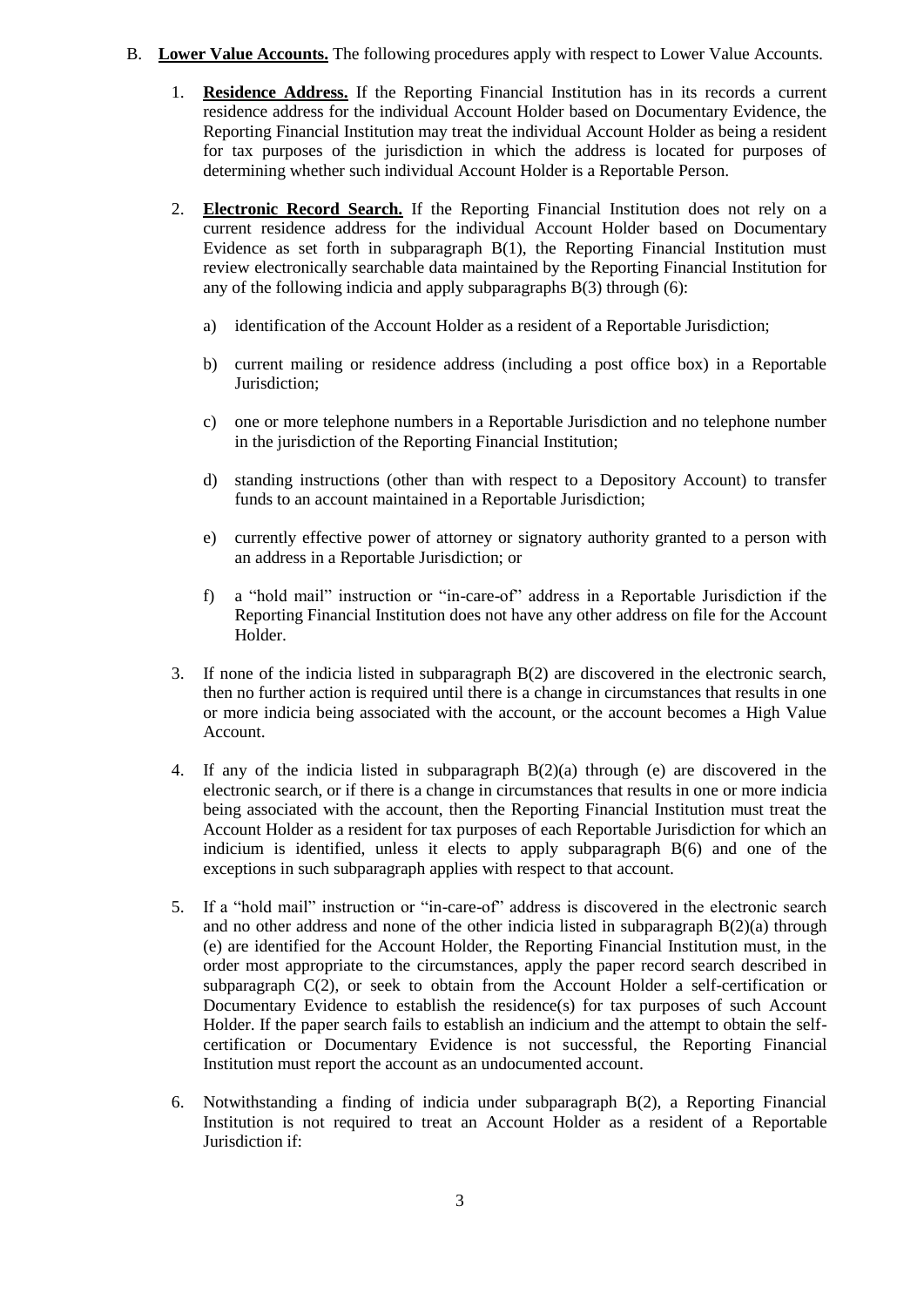- a) the Account Holder information contains a current mailing or residence address in the Reportable Jurisdiction, one or more telephone numbers in the Reportable Jurisdiction (and no telephone number in the jurisdiction of the Reporting Financial Institution) or standing instructions (with respect to Financial Accounts other than Depository Accounts) to transfer funds to an account maintained in a Reportable Jurisdiction, the Reporting Financial Institution obtains, or has previously reviewed and maintains a record of:
	- i. a self-certification from the Account Holder of the jurisdiction(s) of residence of such Account Holder that does not include such Reportable Jurisdiction; and
	- ii. Documentary Evidence establishing the Account Holder's non-reportable status.
- b) the Account Holder information contains a currently effective power of attorney or signatory authority granted to a person with an address in the Reportable Jurisdiction, the Reporting Financial Institution obtains, or has previously reviewed and maintains a record of:
	- i. a self-certification from the Account Holder of the jurisdiction(s) of residence of suchAccount Holder that does not include such Reportable Jurisdiction; or
	- ii. Documentary Evidence establishing the Account Holder's non-reportable status.
- C. **Enhanced Review Procedures for High Value Accounts.** The following enhanced review procedures apply with respect to High Value Accounts.
	- 1. **Electronic Record Search.** With respect to High Value Accounts, the Reporting Financial Institution must review electronically searchable data maintained by the Reporting Financial Institution for any of the indicia described in subparagraph B(2).
	- 2. **Paper Record Search.** If the Reporting Financial Institution's electronically searchable databases include fields for, and capture all of the information described in, subparagraph C(3), then a further paper record search is not required. If the electronic databases do not capture all of this information, then with respect to a High Value Account, the Reporting Financial Institution must also review the current customer master file and, to the extent not contained in the current customer master file, the following documents associated with the account and obtained by the Reporting Financial Institution within the last five years for any of the indicia described in subparagraph B(2):
		- a) the most recent Documentary Evidence collected with respect to the account;
		- b) the most recent account opening contract or documentation;
		- c) the most recent documentation obtained by the Reporting Financial Institution pursuant to AML/KYC Procedures or for other regulatory purposes;
		- d) any power of attorney or signature authority forms currently in effect; and
		- e) any standing instructions (other than with respect to a Depository Account) to transfer funds currently in effect.
	- 3. **Exception To The Extent Databases Contain Sufficient Information.** A Reporting Financial Institution is not required to perform the paper record search described in subparagraph  $C(2)$  to the extent the Reporting Financial Institution's electronically searchable information includes the following:
		- a) the Account Holder's residence status;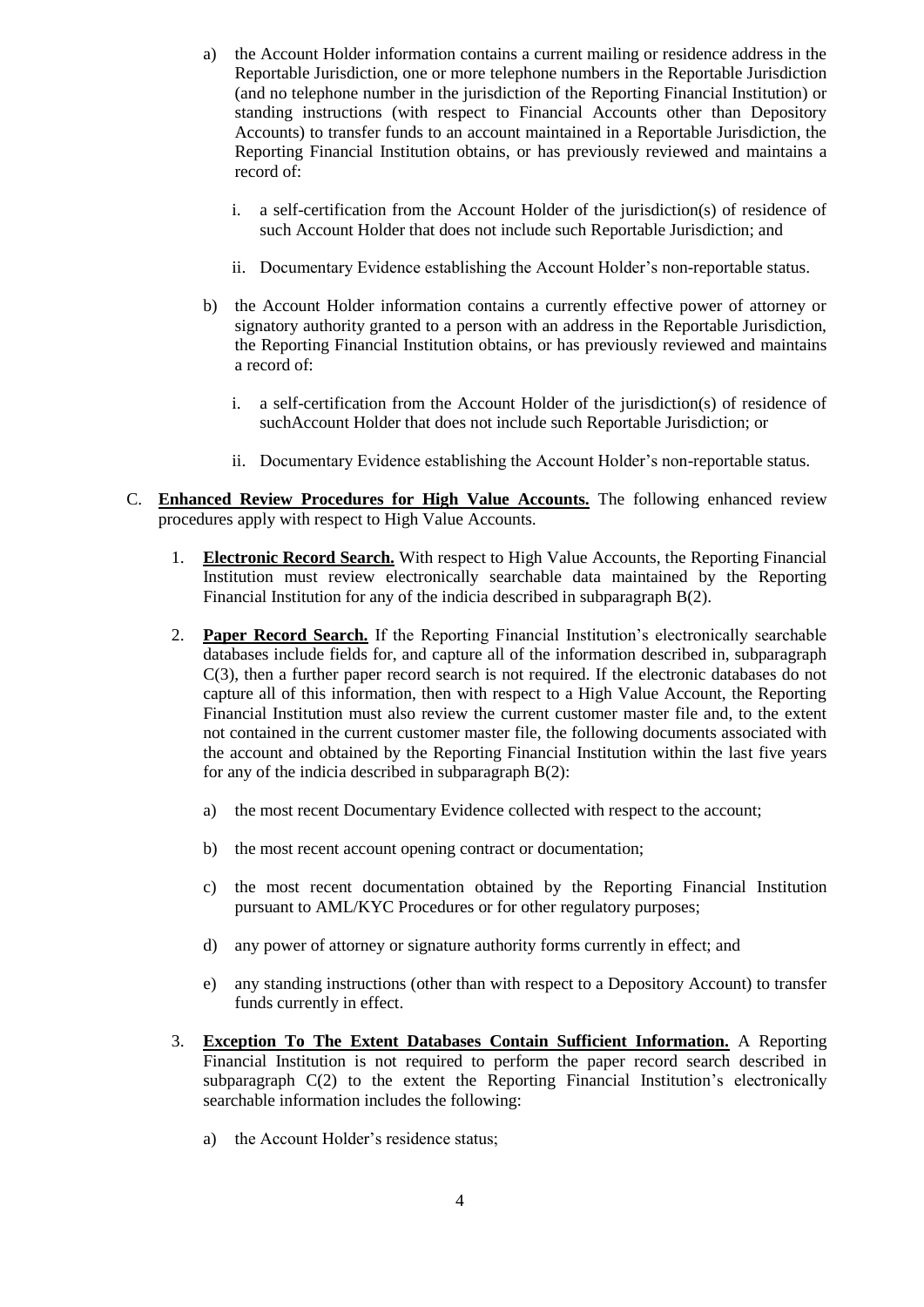- b) the Account Holder's residence address and mailing address currently on file with the Reporting Financial Institution;
- c) the Account Holder's telephone number(s) currently on file, if any, with the Reporting Financial Institution;
- d) in the case of Financial Accounts other than Depository Accounts, whether there are standing instructions to transfer funds in the account to another account (including an account at another branch of the Reporting Financial Institution or another Financial Institution);
- e) whether there is a current "in-care-of" address or "hold mail" instruction for the Account Holder; and
- f) whether there is any power of attorney or signatory authority for the account.
- 4. **Relationship Manager Inquiry for Actual Knowledge.** In addition to the electronic and paper record searches described above, the Reporting Financial Institution must treat as a Reportable Account any High Value Account assigned to a relationship manager (including any Financial Accounts aggregated with that High Value Account) if the relationship manager has actual knowledge that the Account Holder is a Reportable Person.

### 5. **Effect of Finding Indicia.**

- a) If none of the indicia listed in subparagraph B(2) are discovered in the enhanced review of High Value Accounts described above, and the account is not identified as held by a Reportable Person in subparagraph C(4), then further action is not required until there is a change in circumstances that results in one or more indicia being associated with the account.
- b) If any of the indicia listed in subparagraph  $B(2)(a)$  through (e) are discovered in the enhanced review of High Value Accounts described above, or if there is a subsequent change in circumstances that results in one or more indicia being associated with the account, then the Reporting Financial Institution must treat the account as a Reportable Account with respect to each Reportable Jurisdiction for which an indicium is identified unless it elects to apply subparagraph B(6) and one of the exceptions in such subparagraph applies with respect to that account.
- c) If a "hold mail" instruction or "in-care-of" address is discovered in the enhanced review of High Value Accounts described above, and no other address and none of the other indicia listed in subparagraph  $B(2)(a)$  through (e) are identified for the Account Holder, the Reporting Financial Institution must obtain from such Account Holder a self-certification or Documentary Evidence to establish the residence(s) for tax purposes of the Account Holder. If the Reporting Financial Institution cannot obtain such self-certification or Documentary Evidence, it must report the account as an undocumented account.
- 6. If a Preexisting Individual Account is not a High Value Account as of 31 December 2016, but becomes a High Value Account as of the last day of a subsequent calendar year, the Reporting Financial Institution must complete the enhanced review procedures described in paragraph C with respect to such account within the calendar year following the year in which the account becomes a High Value Account. If based on this review such account is identified as a Reportable Account, the Reporting Financial Institution must report the required information about such account with respect to the year in which it is identified as a Reportable Account and subsequent years on an annual basis, unless the Account Holder ceases to be a Reportable Person.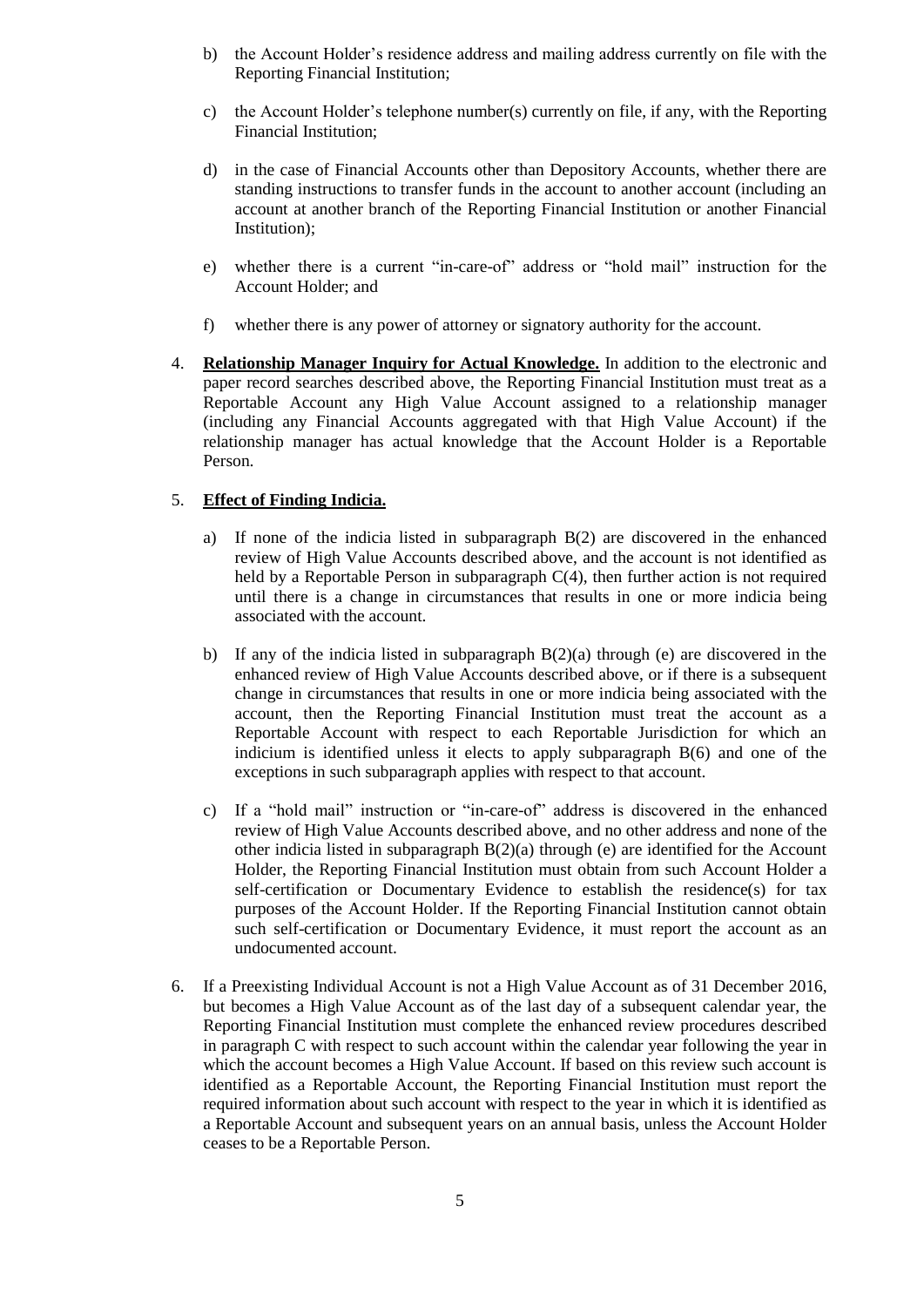- 7. Once a Reporting Financial Institution applies the enhanced review procedures described in paragraph C to a High Value Account, the Reporting Financial Institution is not required to re-apply such procedures, other than the relationship manager inquiry described in subparagraph C(4), to the same High Value Account in any subsequent year unless the account is undocumented where the Reporting Financial Institution should re-apply them annually until such account ceases to be undocumented.
- 8. If there is a change of circumstances with respect to a High Value Account that results in one or more indicia described in subparagraph B(2) being associated with the account, then the Reporting Financial Institution must treat the account as a Reportable Account with respect to each Reportable Jurisdiction for which an indicium is identified unless it elects to apply subparagraph B(6) and one of the exceptions in such subparagraph applies with respect to that account.
- 9. A Reporting Financial Institution must implement procedures to ensure that a relationship manager identifies any change in circumstances of an account. For example, if a relationship manager is notified that the Account Holder has a new mailing address in a Reportable Jurisdiction, the Reporting Financial Institution is required to treat the new address as a change in circumstances and, if it elects to apply subparagraph B(6), is required to obtain the appropriate documentation from the Account Holder.
- D. Review of Preexisting High Value Individual Accounts must be completed by 31 December 2017. Review of Preexisting Lower Value Individual Accounts must be completed by 31 December 2018.
- E. Any Preexisting Individual Account that has been identified as a Reportable Account under this Section must be treated as a Reportable Account in all subsequent years, unless the Account Holder ceases to be a Reportable Person.

#### **Section IV: Due Diligence for New Individual Accounts**

The following procedures apply for purposes of identifying Reportable Accounts among New Individual Accounts.

- A. With respect to New Individual Accounts, upon account opening, the Reporting Financial Institution must obtain a self-certification, which may be part of the account opening documentation, that allows the Reporting Financial Institution to determine the Account Holder's residence(s) for tax purposes and confirm the reasonableness of such self-certification based on the information obtained by the Reporting Financial Institution in connection with the opening of the account, including any documentation collected pursuant to AML/KYC Procedures.
- B. If the self-certification establishes that the Account Holder is resident for tax purposes in a Reportable Jurisdiction, the Reporting Financial Institution must treat the account as a Reportable Account and the self-certification must also include the Account Holder's TIN with respect to such Reportable Jurisdiction (subject to paragraph D of Section I) and date of birth.
- C. If there is a change of circumstances with respect to a New Individual Account that causes the Reporting Financial Institution to know, or have reason to know, that the original selfcertification is incorrect or unreliable, the Reporting Financial Institution cannot rely on the original self-certification and must obtain a valid self-certification that establishes the residence(s) for tax purposes of the Account Holder.

#### **Section V: Due Diligence for Preexisting Entity Accounts**

The following procedures apply for purposes of identifying Reportable Accounts among Preexisting Entity Accounts.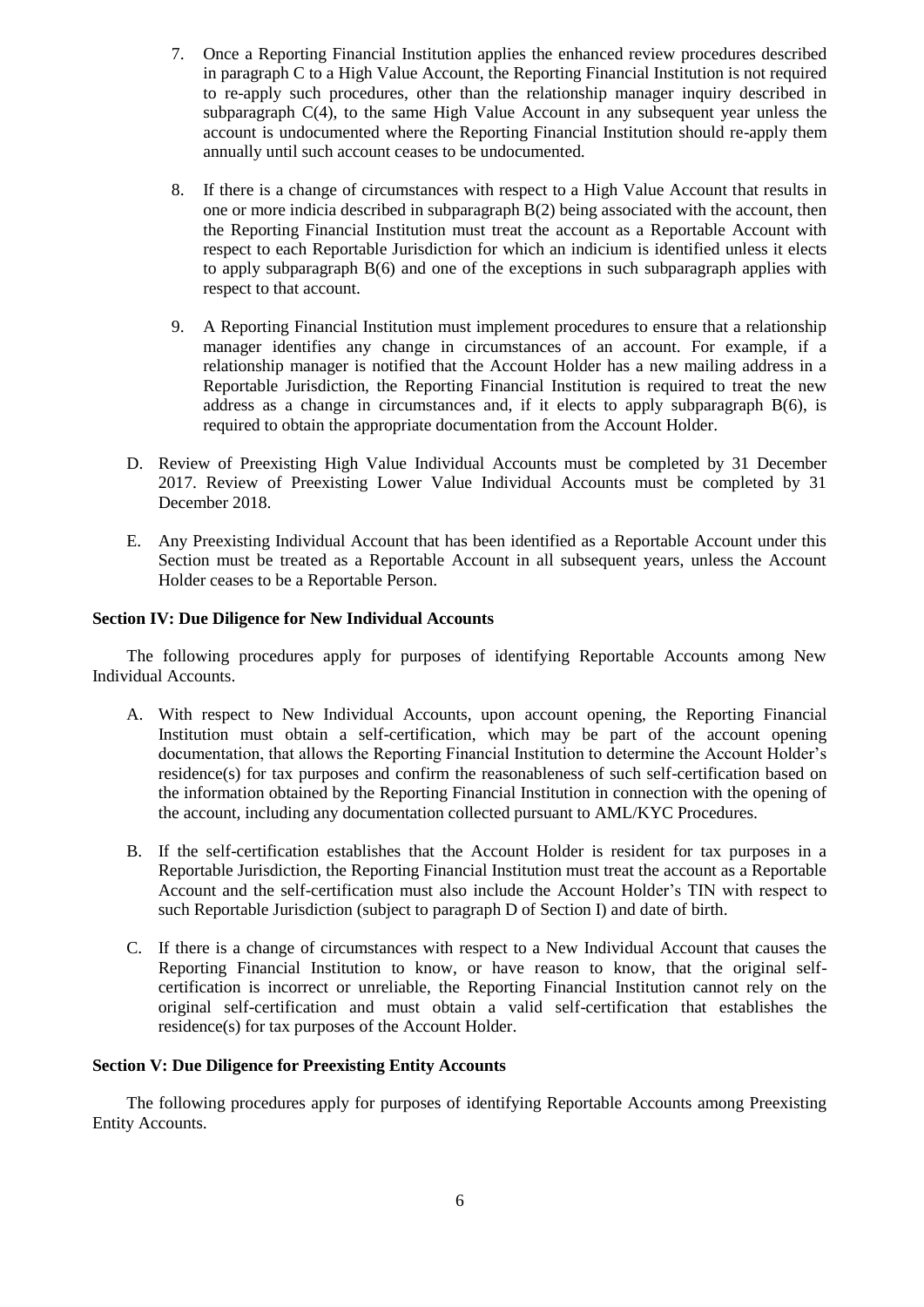- A. **Entity Accounts Not Required to Be Reviewed, Identified or Reported.** Unless the Reporting Financial Institution elects otherwise, either with respect to all Preexisting Entity Accounts or, separately, with respect to any clearly identified group of such accounts, a Preexisting Entity Account with an aggregate account balance or value that does not exceed \$250,000 as of 31 December 2016, is not required to be reviewed, identified, or reported as a Reportable Account until the aggregate account balance or value exceeds \$250,000 as of the last day of any subsequent calendar year.
- B. **Entity Accounts Subject to Review.** A Preexisting Entity Account that has an aggregate account balance or value that exceeds \$250,000 as of 31 December 2016, and a Preexisting Entity Account that does not exceed \$250,000 as of 31 December 2016 but the aggregate account balance or value of which exceeds \$250,000 as of the last day of any subsequent calendar year, must be reviewed in accordance with the procedures set forth in paragraph D.
- C. **Entity Accounts With Respect to Which Reporting Is Required.** With respect to Preexisting Entity Accounts described in paragraph B, only accounts that are held by one or more Entities that are Reportable Persons, or by Passive NFEs with one or more Controlling Persons who are Reportable Persons, shall be treated as Reportable Accounts.
- D. **Review Procedures for Identifying Entity Accounts With Respect to Which Reporting Is Required.** For Preexisting Entity Accounts described in paragraph B, a Reporting Financial Institution must apply the following review procedures to determine whether the account is held by one or more Reportable Persons, or by Passive NFEs with one or more Controlling Persons who are Reportable Persons:
	- 1. **Determine Whether the Entity Is a Reportable Person.**
		- a) Review information maintained for regulatory or customer relationship purposes (including information collected pursuant to AML/KYC Procedures) to determine whether the information indicates that the Account Holder is resident in a Reportable Jurisdiction. For this purpose, information indicating that the Account Holder is resident in a Reportable Jurisdiction includes a place of incorporation or organisation, or an address in a Reportable Jurisdiction.
		- b) If the information indicates that the Account Holder is resident in a Reportable Jurisdiction, the Reporting Financial Institution must treat the account as a Reportable Account unless it obtains a self-certification from the Account Holder, or reasonably determines based on information in its possession or that is publicly available, that the Account Holder is not a Reportable Person.
	- 2. **Determine Whether the Entity is a Passive NFE with One or More Controlling Persons Who Are Reportable Persons.** With respect to an Account Holder of a Preexisting Entity Account (including an Entity that is a Reportable Person), the Reporting Financial Institution must determine whether the Account Holder is a Passive NFE with one or more Controlling Persons who are Reportable Persons.If any of the Controlling Persons of a Passive NFE is a Reportable Person, then the account must be treated as a Reportable Account. In making these determinations the Reporting Financial Institution must follow the guidance in subparagraphs  $D(2)(a)$  through (c) in the order most appropriate under the circumstances.
		- a) **Determining whether the Account Holder is a Passive NFE.** For purposes of determining whether the Account Holder is a Passive NFE, the Reporting Financial Institution must obtain a self-certification from the Account Holder to establish its status, unless it has information in its possession or that is publicly available, based on which it can reasonably determine that the Account Holder is an Active NFE or a Financial Institution other than an Investment Entity described in subparagraph A(6)(b) of Section VIII that is not a Participating Jurisdiction Financial Institution.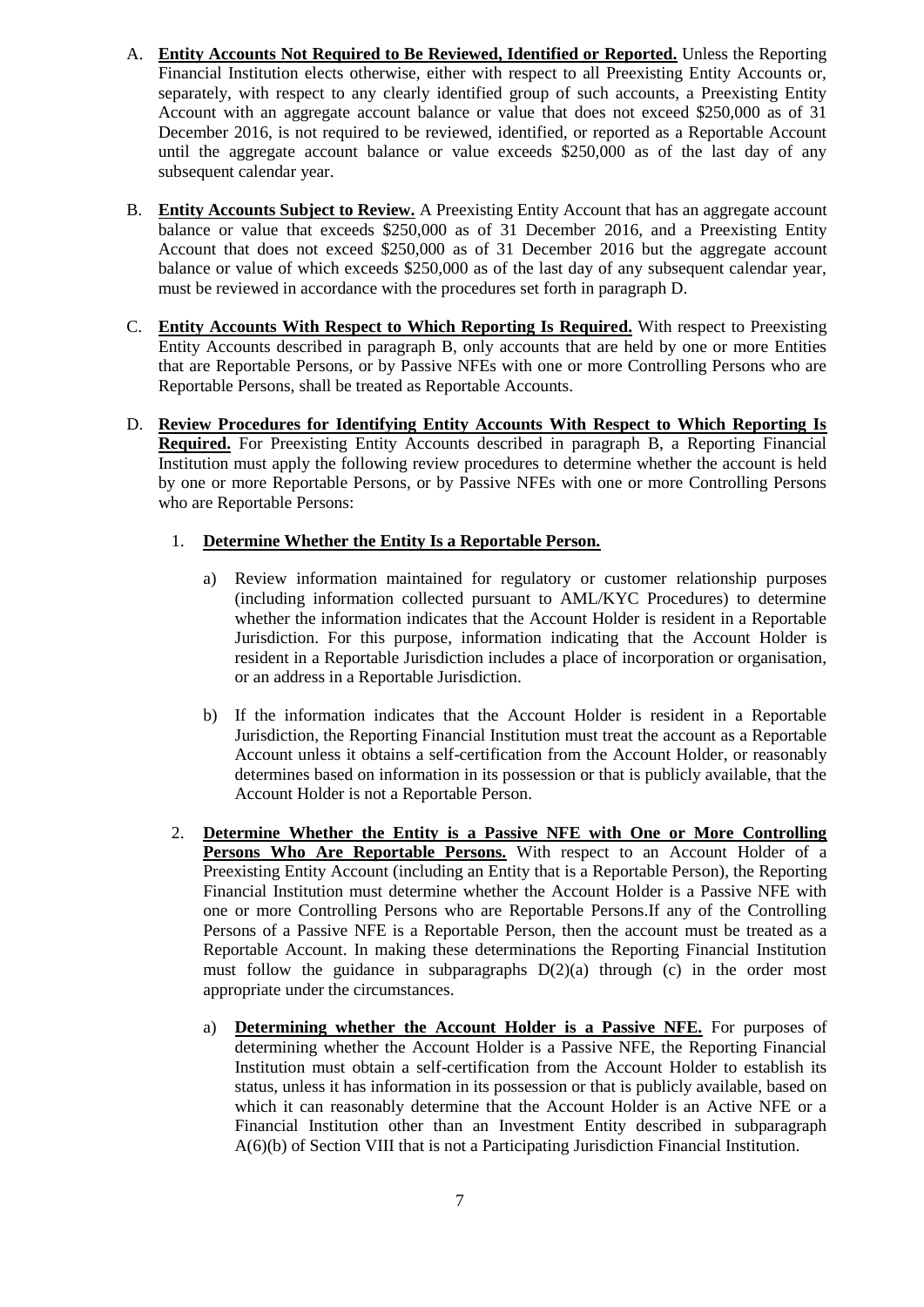- b) **Determining the Controlling Persons of an Account Holder.** For the purposes of determining the Controlling Persons of an Account Holder, a Reporting Financial Institution may rely on information collected and maintained pursuant to AML/KYC Procedures.
- c) **Determining whether a Controlling Person of a Passive NFE is a Reportable Person.** For the purposes of determining whether a Controlling Person of a Passive NFE is a Reportable Person, a Reporting Financial Institution may rely on:
	- i. information collected and maintained pursuant to AML/KYC Procedures in the case of a Preexisting Entity Account held by one or more NFEs with an aggregate account balance or value that does not exceed \$1,000,000; or
	- ii. a self-certification from the Account Holder or such Controlling Person of the jurisdiction(s) in which the Controlling Person is resident for tax purposes.

#### E. **Timing of Review and Additional Procedures Applicable to Preexisting Entity Accounts.**

- 1. Review of Preexisting Entity Accounts with an aggregate account balance or value that exceeds \$250,000 as of 31 December 2016 must be completed by 31 December 2018.
- 2. Review of Preexisting Entity Accounts with an aggregate account balance or value that does not exceed \$250,000 as of 31 December 2016, but exceeds \$250,000 as of 31 December of a subsequent year, must be completed within the calendar year following the year in which the aggregate account balance or value exceeds \$250,000.
- 3. If there is a change of circumstances with respect to a Preexisting Entity Account that causes the Reporting Financial Institution to know, or have reason to know, that the selfcertification or other documentation associated with an account is incorrect or unreliable, the Reporting Financial Institution must re-determine the status of the account in accordance with the procedures set forth in paragraph D.

#### **Section VI: Due Diligence for New Entity Accounts**

The following procedures apply for purposes of identifying Reportable Accounts among New Entity Accounts.

A. **Review Procedures for Identifying Entity Accounts With Respect to Which Reporting Is Required.** For New Entity Accounts, a Reporting Financial Institution must apply the following review procedures to determine whether the account is held by one or more Reportable Persons, or by Passive NFEs with one or more Controlling Persons who are Reportable Persons:

## 1. **Determine Whether the Entity Is a Reportable Person.**

- a) Obtain a self-certification, which may be part of the account opening documentation, that allows the Reporting Financial Institution to determine the Account Holder's residence(s) for tax purposes and confirm the reasonableness of such self-certification based on the information obtained by the Reporting Financial Institution in connection with the opening of the account, including any documentation collected pursuant to AML/KYC Procedures. If the Entity certifies that it has no residence for tax purposes, the Reporting Financial Institution may rely on the address of the principal office of the Entity to determine the residence of the Account Holder.
- b) If the self-certification indicates that the Account Holder is resident in a Reportable Jurisdiction, the Reporting Financial Institution must treat the account as a Reportable Account unless it reasonably determines based on information in its possession or that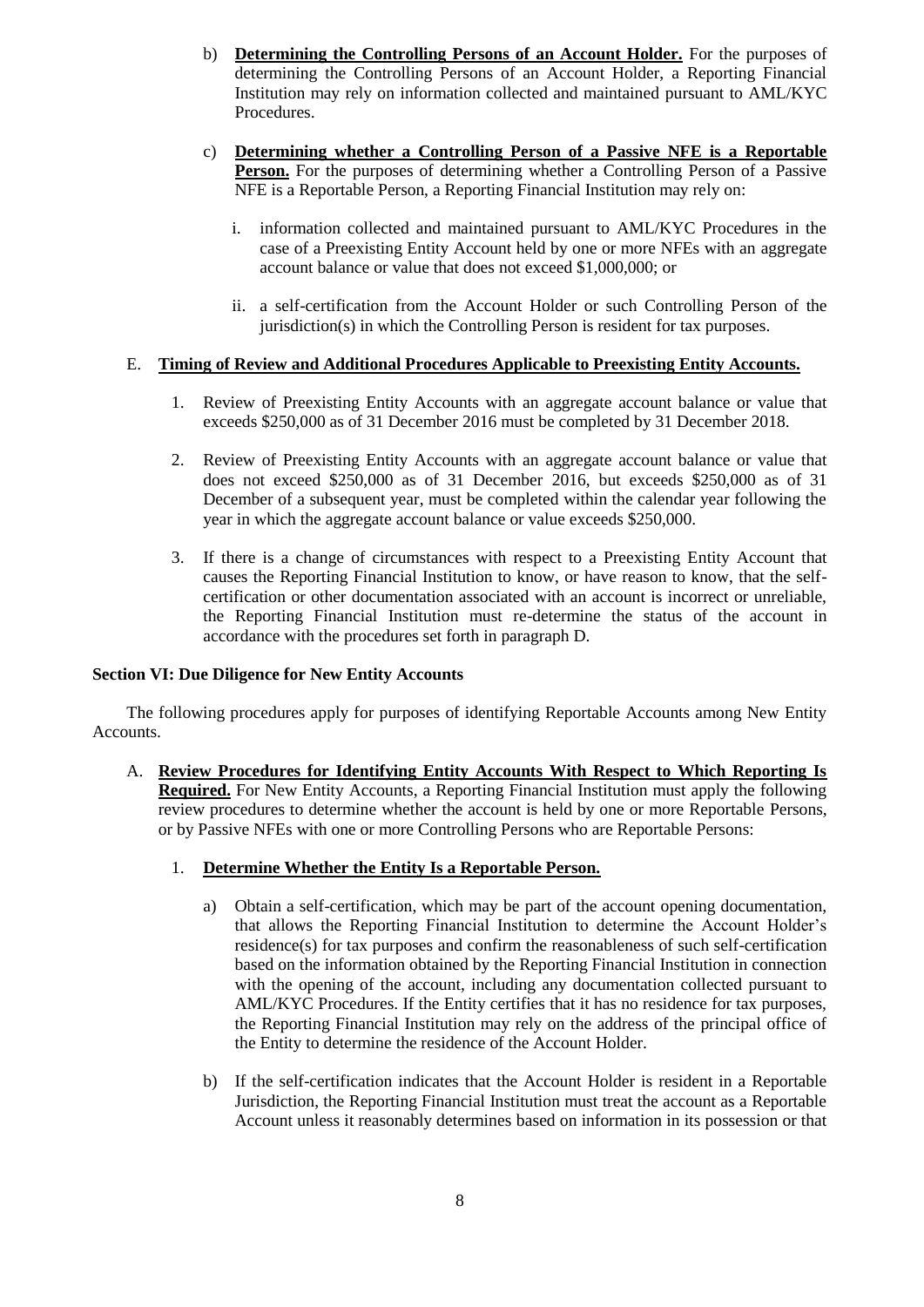is publicly available, that the Account Holder is not a Reportable Person with respect to such Reportable Jurisdiction.

- 2. **Determine Whether the Entity is a Passive NFE with One or More Controlling Persons Who Are Reportable Persons.** With respect to an Account Holder of a New Entity Account (including an Entity that is a Reportable Person), the Reporting Financial Institution must determine whether the Account Holder is a Passive NFE with one or more Controlling Persons who are Reportable Persons. If any of the Controlling Persons of a Passive NFE is a Reportable Person, then the account must be treated as a Reportable Account. In making these determinations the Reporting Financial Institution must follow the guidance in subparagraphs  $A(2)(a)$  through (c) in the order most appropriate under the circumstances.
	- a) **Determining whether the Account Holder is a Passive NFE.** For purposes of determining whether the Account Holder is a Passive NFE, the Reporting Financial Institution must rely on a self-certification from the Account Holder to establish its status, unless it has information in its possession or that is publicly available, based on which it can reasonably determine that the Account Holder is an Active NFE or a Financial Institution other than an Investment Entity described in subparagraph A(6)(b) of Section VIII that is not a Participating Jurisdiction Financial Institution.
	- b) **Determining the Controlling Persons of an Account Holder.** For purposes of determining the Controlling Persons of an Account Holder, a Reporting Financial Institution may rely on information collected and maintained pursuant to AML/KYC Procedures.
	- c) **Determining whether a Controlling Person of a Passive NFE is a Reportable Person.** For purposes of determining whether a Controlling Person of a Passive NFE is a Reportable Person, a Reporting Financial Institution may rely on a selfcertification from the Account Holder or such Controlling Person.

#### **Section VII: Special Due Diligence Rules**

The following additional rules apply in implementing the due diligence procedures described above:

- A. **Reliance on Self-Certifications and Documentary Evidence.** A Reporting Financial Institution may not rely on a self-certification or Documentary Evidence if the Reporting Financial Institution knows or has reason to know that the self-certification or Documentary Evidence is incorrect or unreliable.
- B. **Alternative Procedures for Financial Accounts Held by Individual Beneficiaries of a Cash Value Insurance Contract or an Annuity Contract.** A Reporting Financial Institution may presume that an individual beneficiary (other than the owner) of a Cash Value Insurance Contract or an Annuity Contract receiving a death benefit is not a Reportable Person and may treat such Financial Account as other than a Reportable Account unless the Reporting Financial Institution has actual knowledge, or reason to know, that the beneficiary is a Reportable Person. A Reporting Financial Institution has reason to know that a beneficiary of a Cash Value Insurance Contract or an Annuity Contract is a Reportable Person if the information collected by the Reporting Financial Institution and associated with the beneficiary contains indicia as described in paragraph B of Section III. If a Reporting Financial Institution has actual knowledge, or reason to know, that the beneficiary is a Reportable Person, the Reporting Financial Institution must follow the procedures in paragraph B of Section III.

#### C. **Account Balance Aggregation and Currency Rules.**

1. **Aggregation of Individual Accounts.** For purposes of determining the aggregate balance or value of Financial Accounts held by an individual, a Reporting Financial Institution is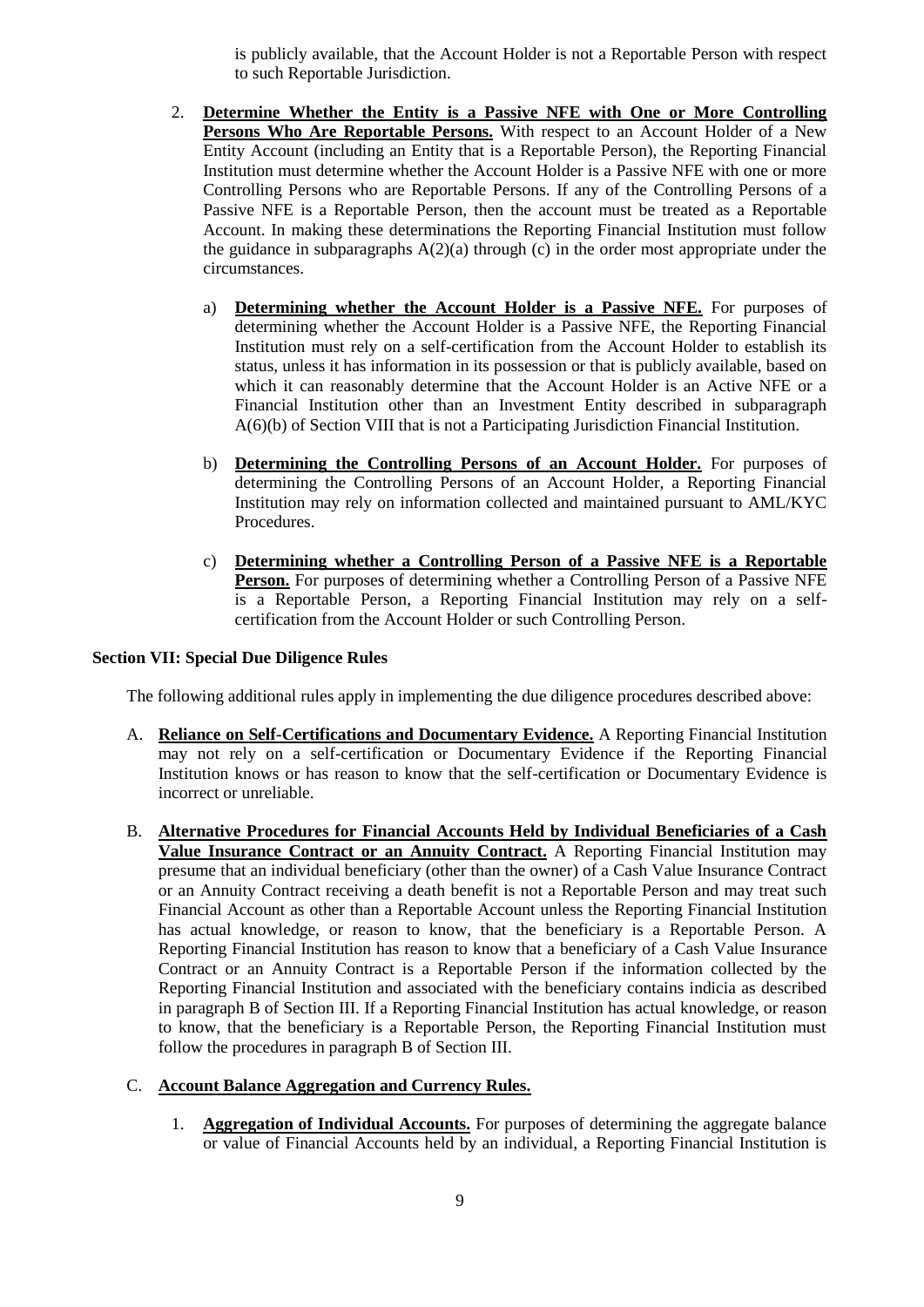required to aggregate all Financial Accounts maintained by the Reporting Financial Institution, or by a Related Entity, but only to the extent that the Reporting Financial Institution's computerised systems link the Financial Accounts by reference to a data element such as client number or TIN, and allow account balances or values to be aggregated. Each holder of a jointly held Financial Account shall be attributed the entire balance or value of the jointly held Financial Account for purposes of applying the aggregation requirements described in this subparagraph.

- 2. **Aggregation of Entity Accounts.** For purposes of determining the aggregate balance or value of Financial Accounts held by an Entity, a Reporting Financial Institution is required to take into account all Financial Accounts that are maintained by the Reporting Financial Institution, or by a Related Entity, but only to the extent that the Reporting Financial Institution's computerised systems link the Financial Accounts by reference to a data element such as client number or TIN, and allow account balances or values to be aggregated. Each holder of a jointly held Financial Account shall be attributed the entire balance or value of the jointly held Financial Account for purposes of applying the aggregation requirements described in this subparagraph.
- 3. **Special Aggregation Rule Applicable to Relationship Managers.** For purposes of determining the aggregate balance or value of Financial Accounts held by a person to determine whether a Financial Account is a High Value Account, a Reporting Financial Institution is also required, in the case of any Financial Accounts that a relationship manager knows, or has reason to know, are directly or indirectly owned, controlled, or established (other than in a fiduciary capacity) by the same person, to aggregate all such accounts.
- 4. **Amounts Read to Include Equivalent in Other Currencies.** All dollar amounts are in U.S. dollars and shall be read to include equivalent amounts in other currencies, as determined by domestic law.

#### **Section VIII: Defined Terms**

The following terms have the meanings set forth below:

#### A. **Reporting Financial Institution**

- 1. The term **"Reporting Financial Institution"** means any Participating Jurisdiction Financial Institution that is not a Non-Reporting Financial Institution.
- 2. The term **"Participating Jurisdiction Financial Institution"** means (i) any Financial Institution that is resident in a Participating Jurisdiction, but excludes any branch of that Financial Institution that is located outside such Participating Jurisdiction, and (ii) any branch of a Financial Institution that is not resident in a Participating Jurisdiction, if that branch is located in such Participating Jurisdiction.
- 3. The term **"Financial Institution"** means a Custodial Institution, a Depository Institution, an Investment Entity, or a Specified Insurance Company.
- 4. The term **"Custodial Institution"** means any Entity that holds, as a substantial portion of its business, Financial Assets for the account of others. An Entity holds Financial Assets for the account of others as a substantial portion of its business if the Entity's gross income attributable to the holding of Financial Assets and related financial services equals or exceeds 20 per cent of the Entity's gross income during the shorter of: (i) the three-year period that ends on 31 December (or the final day of a non-calendar year accounting period) prior to the year in which the determination is being made; or (ii) the period during which the Entity has been in existence.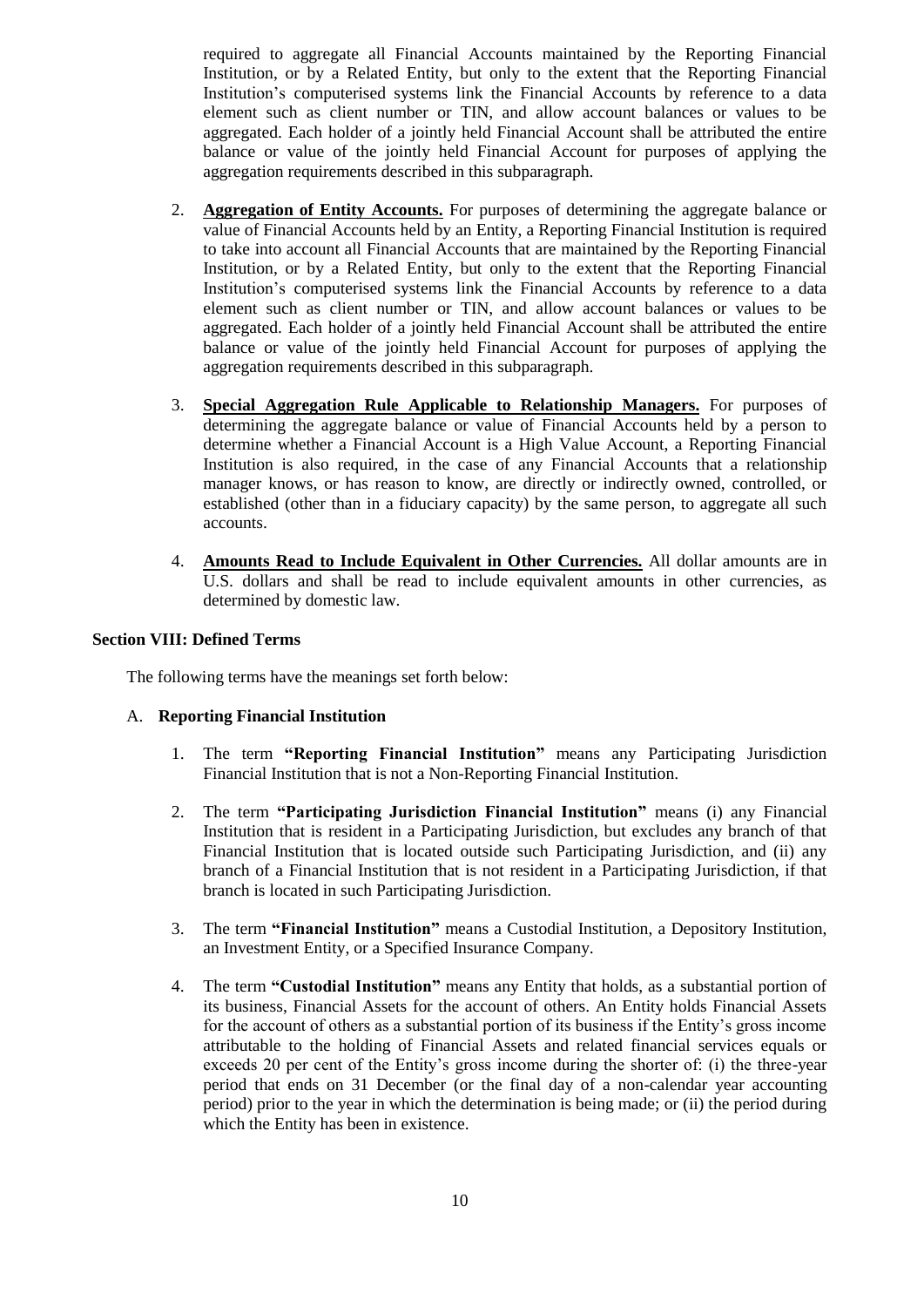- 5. The term **"Depository Institution"** means any Entity that accepts deposits in the ordinary course of a banking or similar business.
- 6. The term **"Investment Entity"** means any Entity:
	- a) that primarily conducts as a business one or more of the following activities or operations for or on behalf of a customer:
		- i. trading in money market instruments (cheques, bills, certificates of deposit, derivatives, etc.); foreign exchange; exchange, interest rate and index instruments; transferable securities; or commodity futures trading;
		- ii. individual and collective portfolio management; or
		- iii. otherwise investing, administering, or managing Financial Assets or money on behalf of other persons; or
	- b) the gross income of which is primarily attributable to investing, reinvesting, or trading in Financial Assets, if the Entity is managed by another Entity that is a Depository Institution, a Custodial Institution, a Specified Insurance Company, or an Investment Entity described in subparagraph  $A(6)(a)$ .

An Entity is treated as primarily conducting as a business one or more of the activities described in subparagraph  $A(6)(a)$ , or an Entity's gross income is primarily attributable to investing, reinvesting, or trading in Financial Assets for purposes of subparagraph A(6)(b), if the Entity's gross income attributable to the relevant activities equals or exceeds 50 per cent of the Entity's gross income during the shorter of: (i) the three-year period ending on 31 December of the year preceding the year in which the determination is made; or (ii) the period during which the Entity has been in existence. The term "Investment Entity" does not include an Entity that is an Active NFE because it meets any of the criteria in subparagraphs  $D(9)(d)$  through  $(g)$ .

This paragraph shall be interpreted in a manner consistent with similar language set forth in the definition of "financial institution" in the Financial Action Task Force Recommendations.

- 7. The term **"Financial Asset"** includes a security (for example, a share of stock in a corporation; partnership or beneficial ownership interest in a widely held or publicly traded partnership or trust; note, bond, debenture, or other evidence of indebtedness), partnership interest, commodity, swap (for example, interest rate swaps, currency swaps, basis swaps, interest rate caps, interest rate floors, commodity swaps, equity swaps, equity index swaps, and similar agreements), Insurance Contract or Annuity Contract, or any interest (including a futures or forward contract or option) in a security, partnership interest, commodity, swap, Insurance Contract, or Annuity Contract. The term "Financial Asset" does not include a non-debt, direct interest in real property.
- 8. The term **"Specified Insurance Company"** means any Entity that is an insurance company (or the holding company of an insurance company) that issues, or is obligated to make payments with respect to, a Cash Value Insurance Contract or an Annuity Contract.

#### B. **Non-Reporting Financial Institution**

- 1. The term **"Non-Reporting Financial Institution"** means any Financial Institution that is:
	- a) a Governmental Entity, International Organisation or Central Bank, other than with respect to a payment that is derived from an obligation held in connection with a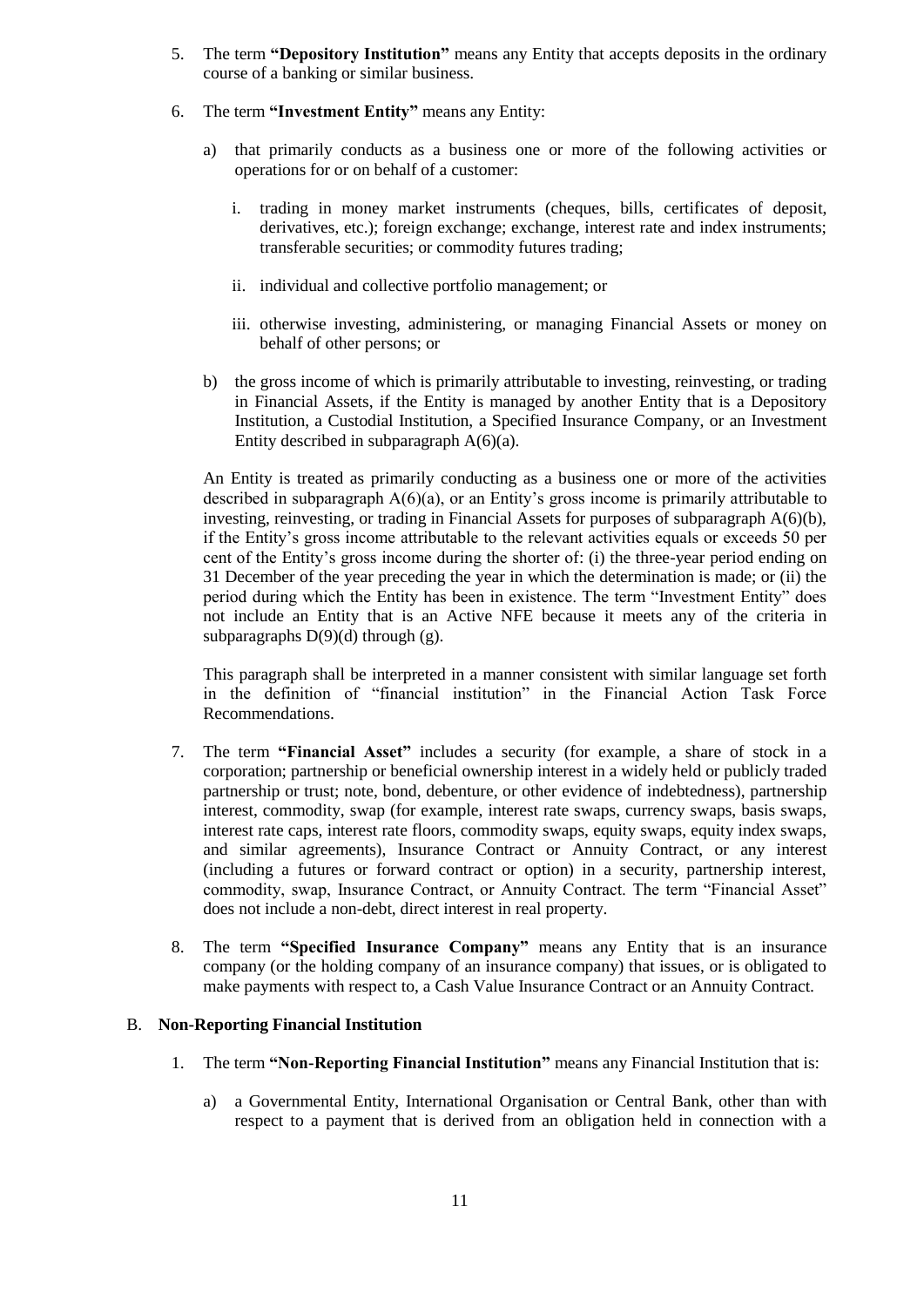commercial financial activity of a type engaged in by a Specified Insurance Company, Custodial Institution, or Depository Institution;

- b) a Broad Participation Retirement Fund; a Narrow Participation Retirement Fund; a Pension Fund of a Governmental Entity, International Organisation or Central Bank; or a Qualified Credit Card Issuer;
- c) any other Entity that presents a low risk of being used to evade tax, has substantially similar characteristics to any of the Entities described in subparagraphs B(1)(a) and (b), and is defined in domestic law as a Non-Reporting Financial Institution, provided that the status of such Entity as a Non-Reporting Financial Institution does not frustrate the purposes of the Common Reporting Standard;
- d) an Exempt Collective Investment Vehicle; or
- e) a trust to the extent that the trustee of the trust is a Reporting Financial Institution and reports all information required to be reported pursuant to Section I with respect to all Reportable Accounts of the trust.
- 2. The term **"Governmental Entity"** means the government of a jurisdiction, any political subdivision of a jurisdiction (which, for the avoidance of doubt, includes a state, province, county, or municipality), or any wholly owned agency or instrumentality of a jurisdiction or of any one or more of the foregoing (each, a "Governmental Entity"). This category is comprised of the integral parts, controlled entities, and political subdivisions of a jurisdiction.
	- a) An "integral part" of a jurisdiction means any person, organisation, agency, bureau, fund, instrumentality, or other body, however designated, that constitutes a governing authority of a jurisdiction. The net earnings of the governing authority must be credited to its own account or to other accounts of the jurisdiction, with no portion inuring to the benefit of any private person. An integral part does not include any individual who is a sovereign, official, or administrator acting in a private or personal capacity.
	- b) A controlled entity means an Entity that is separate in form from the jurisdiction or that otherwise constitutes a separate juridical entity, provided that:
		- i. the Entity is wholly owned and controlled by one or more Governmental Entities directly or through one or more controlled entities;
		- ii. the Entity's net earnings are credited to its own account or to the accounts of one or more Governmental Entities, with no portion of its income inuring to the benefit of any private person; and
		- iii. the Entity's assets vest in one or more Governmental Entities upon dissolution.
	- c) Income does not inure to the benefit of private persons if such persons are the intended beneficiaries of a governmental program, and the program activities are performed for the general public with respect to the common welfare or relate to the administration of some phase of government. Notwithstanding the foregoing, however, income is considered to inure to the benefit of private persons if the income is derived from the use of a governmental entity to conduct a commercial business, such as a commercial banking business, that provides financial services to private persons.
- 3. The term **"International Organisation"** means any international organisation or wholly owned agency or instrumentality thereof. This category includes any intergovernmental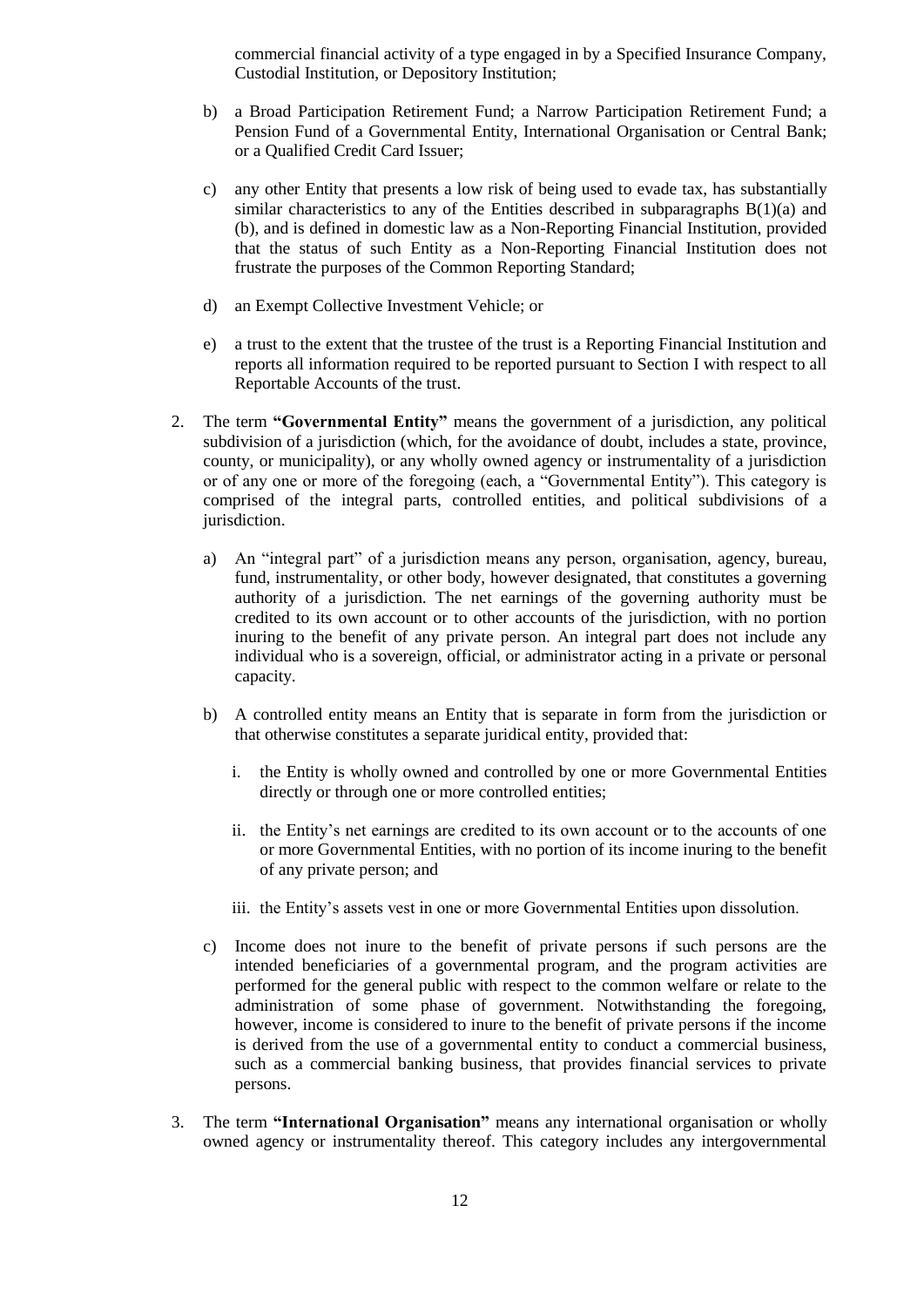organisation (including a supranational organisation) (1) that is comprised primarily of governments; (2) that has in effect a headquarters or substantially similar agreement with the jurisdiction; and (3) the income of which does not inure to the benefit of private persons.

- 4. The term **"Central Bank"** means an institution that is by law or government sanction the principal authority, other than the government of the jurisdiction itself, issuing instruments intended to circulate as currency. Such an institution may include an instrumentality that is separate from the government of the jurisdiction, whether or not owned in whole or in part by the jurisdiction.
- 5. The term **"Broad Participation Retirement Fund"** means a fund established to provide retirement, disability, or death benefits, or any combination thereof, to beneficiaries that are current or former employees (or persons designated by such employees) of one or more employers in consideration for services rendered, provided that the fund:
	- a) does not have a single beneficiary with a right to more than five per cent of the fund's assets;
	- b) is subject to government regulation and provides information reporting to the tax authorities; and
	- c) satisfies at least one of the following requirements:
		- i. the fund is generally exempt from tax on investment income, or taxation of such income is deferred or taxed at a reduced rate, due to its status as a retirement or pension plan;
		- ii. the fund receives at least 50 per cent of its total contributions (other than transfers of assets from other plans described in subparagraphs B(5) through (7) or from retirement and pension accounts described in subparagraph  $C(17)(a)$  from the sponsoring employers;
		- iii. distributions or withdrawals from the fund are allowed only upon the occurrence of specified events related to retirement, disability, or death (except rollover distributions to other retirement funds described in subparagraphs B(5) through (7) or retirement and pension accounts described in subparagraph  $C(17)(a)$ , or penalties apply to distributions or withdrawals made before such specified events; or
		- iv. contributions (other than certain permitted make-up contributions) by employees to the fund are limited by reference to earned income of the employee or may not exceed \$50,000 annually, applying the rules set forth in paragraph C of Section VII for account aggregation and currency translation.
- 6. The term **"Narrow Participation Retirement Fund"** means a fund established to provide retirement, disability, or death benefits to beneficiaries that are current or former employees (or persons designated by such employees) of one or more employers in consideration for services rendered, provided that:
	- a) the fund has fewer than 50 participants;
	- b) the fund is sponsored by one or more employers that are not Investment Entities or Passive NFEs;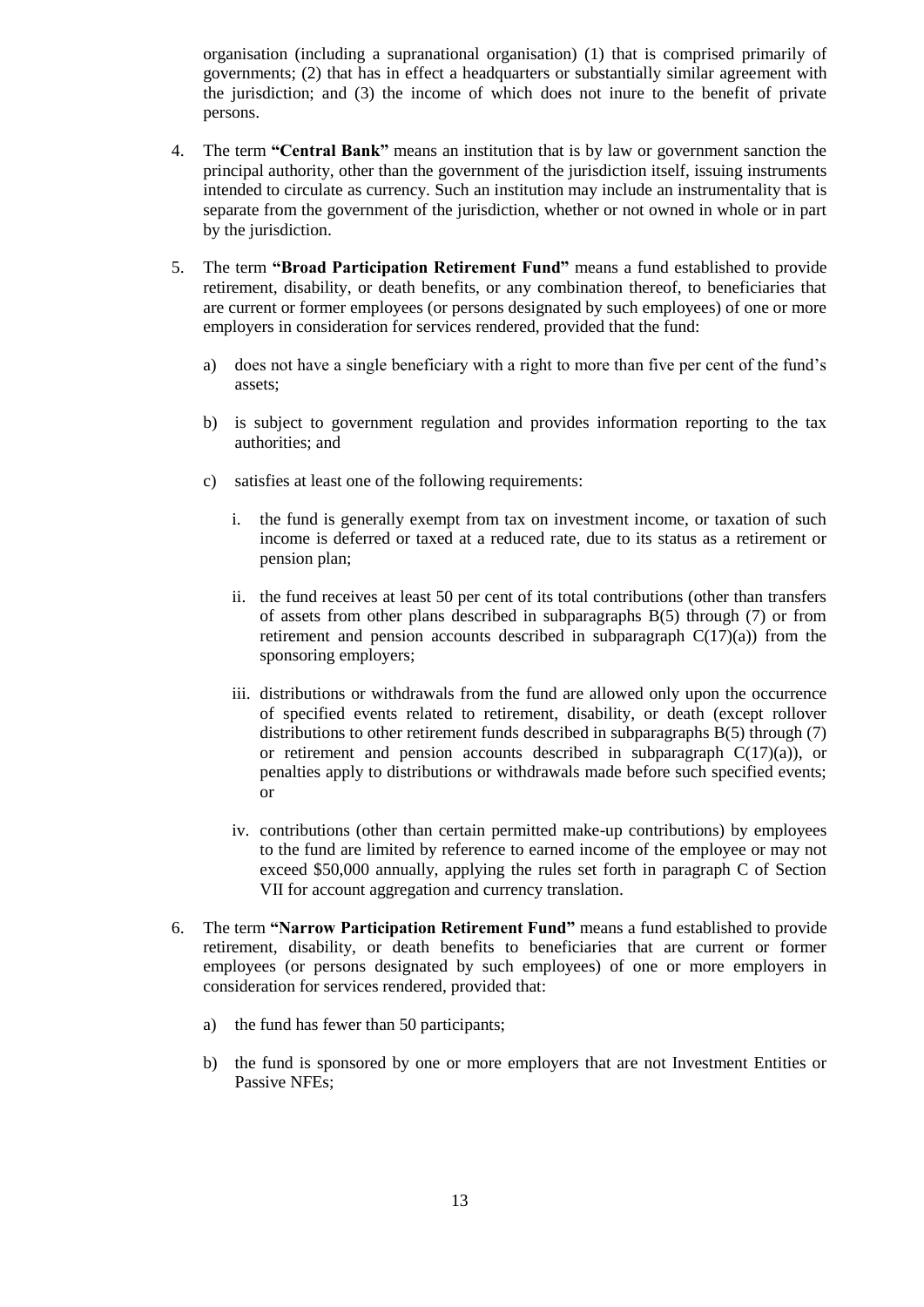- c) the employee and employer contributions to the fund (other than transfers of assets from retirement and pension accounts described in subparagraph  $C(17)(a)$ ) are limited by reference to earned income and compensation of the employee, respectively;
- d) participants that are not residents of the jurisdiction in which the fund is established are not entitled to more than 20 per cent of the fund's assets; and
- e) the fund is subject to government regulation and provides information reporting to the tax authorities.
- 7. The term **"Pension Fund of a Governmental Entity, International Organisation or Central Bank"** means a fund established by a Governmental Entity, International Organisation or Central Bank to provide retirement, disability, or death benefits to beneficiaries or participants that are current or former employees (or persons designated by such employees), or that are not current or former employees, if the benefits provided to such beneficiaries or participants are in consideration of personal services performed for the Governmental Entity, International Organisation or Central Bank.
- 8. The term **"Qualified Credit Card Issuer"** means a Financial Institution satisfying the following requirements:
	- a) the Financial Institution is a Financial Institution solely because it is an issuer of credit cards that accepts deposits only when a customer makes a payment in excess of a balance due with respect to the card and the overpayment is not immediately returned to the customer; and
	- b) beginning on or before 1 January 2017, the Financial Institution implements policies and procedures either to prevent a customer from making an overpayment in excess of \$50,000, or to ensure that any customer overpayment in excess of \$50,000 is refunded to the customer within 60 days, in each case applying the rules set forth in paragraph C of Section VII for account aggregation and currency translation. For this purpose, a customer overpayment does not refer to credit balances to the extent of disputed charges but does include credit balances resulting from merchandise returns.
- 9. The term **"Exempt Collective Investment Vehicle"** means an Investment Entity that is regulated as a collective investment vehicle, provided that all of the interests in the collective investment vehicle are held by or through individuals or Entities that are not Reportable Persons, except a Passive NFE with Controlling Persons who are Reportable Persons.

#### C. **Financial Account**

- 1. The term **"Financial Account"** means an account maintained by a Financial Institution, and includes a Depository Account, a Custodial Account and:
	- a) in the case of an Investment Entity, any equity or debt interest in the Financial Institution. Notwithstanding the foregoing, the term "Financial Account" does not include any equity or debt interest in an Entity that is an Investment Entity solely because it (i) renders investment advice to, and acts on behalf of, or (ii) manages portfolios for, and acts on behalf of, a customer for the purpose of investing, managing, or administering Financial Assets deposited in the name of the customer with a Financial Institution other than such Entity;
	- b) in the case of a Financial Institution not described in subparagraph  $C(1)(a)$ , any equity or debt interest in the Financial Institution, if the class of interests was established with a purpose of avoiding reporting in accordance with Section I; and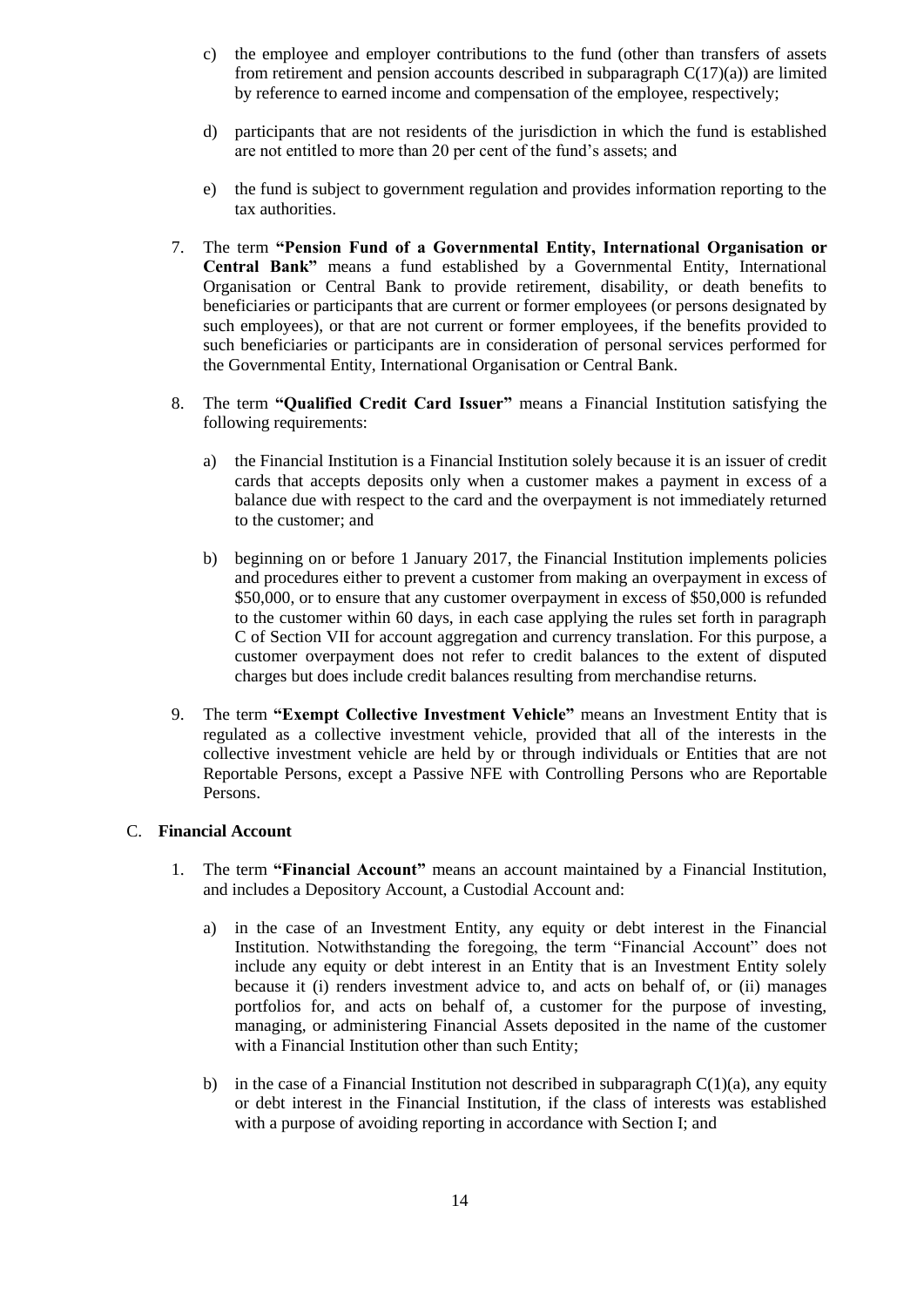c) any Cash Value Insurance Contract and any Annuity Contract issued or maintained by a Financial Institution, other than a noninvestment-linked, non-transferable immediate life annuity that is issued to an individual and monetises a pension or disability benefit provided under an account that is an Excluded Account.

The term "Financial Account" does not include any account that is an Excluded Account.

- 2. The term **"Depository Account"** includes any commercial, checking, savings, time, or thrift account, or an account that is evidenced by a certificate of deposit, thrift certificate, investment certificate, certificate of indebtedness, or other similar instrument maintained by a Financial Institution in the ordinary course of a banking or similar business. A Depository Account also includes an amount held by an insurance company pursuant to a guaranteed investment contract or similar agreement to pay or credit interest thereon.
- 3. The term **"Custodial Account"** means an account (other than an Insurance Contract or Annuity Contract) that holds one or more Financial Assets for the benefit of another person.
- 4. The term **"Equity Interest"** means, in the case of a partnership that is a Financial Institution, either a capital or profits interest in the partnership.In the case of a trust that is a Financial Institution, an Equity Interest is considered to be held by any person treated as a settlor or beneficiary of all or a portion of the trust, or any other natural person exercising ultimate effective control over the trust.A Reportable Person will be treated as being a beneficiary of a trust if such Reportable Person has the right to receive directly or indirectly (for example, through a nominee) a mandatory distribution or may receive, directly or indirectly, a discretionary distribution from the trust.
- 5. The term **"Insurance Contract"** means a contract (other than an Annuity Contract) under which the issuer agrees to pay an amount upon the occurrence of a specified contingency involving mortality, morbidity, accident, liability, or property risk.
- 6. The term **"Annuity Contract"** means a contract under which the issuer agrees to make payments for a period of time determined in whole or in part by reference to the life expectancy of one or more individuals. The term also includes a contract that is considered to be an Annuity Contract in accordance with the law, regulation, or practice of the jurisdiction in which the contract was issued, and under which the issuer agrees to make payments for a term of years.
- 7. The term **"Cash Value Insurance Contract"** means an Insurance Contract (other than an indemnity reinsurance contract between two insurance companies) that has a Cash Value.
- 8. The term **"Cash Value"** means the greater of (i) the amount that the policyholder is entitled to receive upon surrender or termination of the contract (determined without reduction for any surrender charge or policy loan), and (ii) the amount the policyholder can borrow under or with regard to the contract. Notwithstanding the foregoing, the term "Cash Value" does not include an amount payable under an Insurance Contract:
	- a) solely by reason of the death of an individual insured under a life insurance contract;
	- b) as a personal injury or sickness benefit or other benefit providing indemnification of an economic loss incurred upon the occurrence of the event insured against;
	- c) as a refund of a previously paid premium (less cost of insurance charges whether or not actually imposed) under an Insurance Contract (other than an investment-linked life insurance or annuity contract) due to cancellation or termination of the contract, decrease in risk exposure during the effective period of the contract, or arising from the correction of a posting or similar error with regard to the premium for the contract;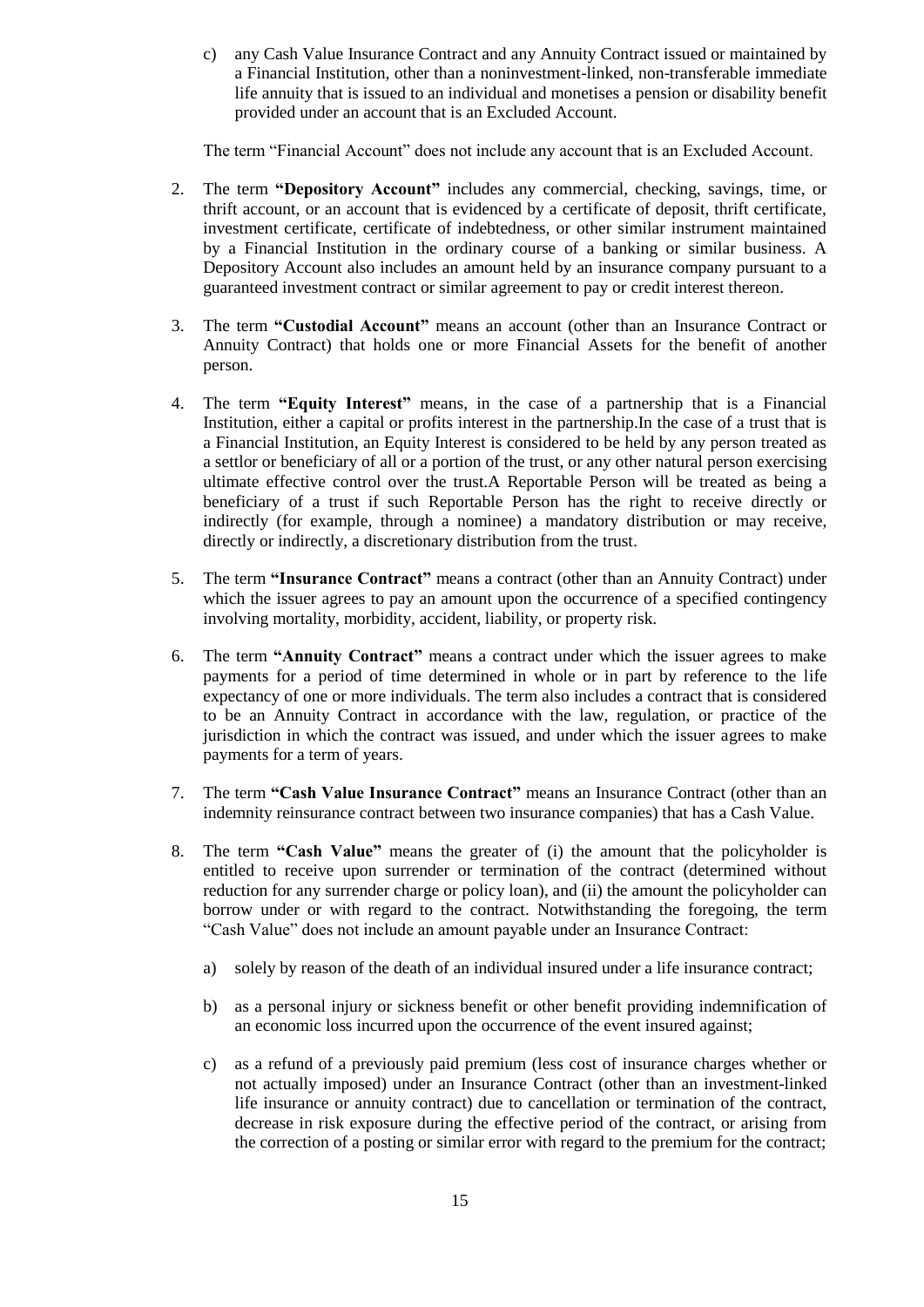- d) as a policyholder dividend (other than a termination dividend) provided that the dividend relates to an Insurance Contract under which the only benefits payable are described in subparagraph  $C(8)(b)$ ; or
- e) as a return of an advance premium or premium deposit for an Insurance Contract for which the premium is payable at least annually if the amount of the advance premium or premium deposit does not exceed the next annual premium that will be payable under the contract.
- 9. The term **"Preexisting Account"** means:

(a) a Financial Account maintained by a Reporting Financial Institution as of 31 December 2016;

- (b) any Financial Account of an Account Holder, regardless of the date such Financial Account was opened, if:
	- i) the Account Holder also holds with the Reporting Financial Institution (or with a Related Entity within the same jurisdiction as the Reporting Financial Institution) a Financial Account that is a Pre-existing Account under subparagraph C(9)(a);
	- ii) the Reporting Financial Institution (and, as applicable, the Related Entity within the same jurisdiction as the Reporting Financial Institution) treats both of the aforementioned Financial Accounts, and any other Financial Accounts of the Account Holder that are treated as Pre-existing Accounts under point (b), as a single Financial Account for purposes of satisfying the standards of knowledge requirements set forth in paragraph A of Section VII, and for purposes of determining the balance or value of any of the Financial Accounts when applying any of the account thresholds;
	- iii) with respect to a Financial Account that is subject to AML/KYC Procedures, the Reporting Financial Institution is permitted to satisfy such AML/KYC Procedures for the Financial Account by relying upon the AML/KYC Procedures performed for the Pre-existing Account described in subparagraph C(9)(a); and
	- iv) the opening of the Financial Account does not require the provision of new, additional or amended customer information by the Account Holder other than for the purposes of the CRS.
- 10. The term **"New Account"** means a Financial Account maintained by a Reporting Financial Institution opened on or after 1 January 2017, unless it is treated as a pre-existing account under paragraph (b) of the definition "pre-existing account".
- 11. The term **"Preexisting Individual Account"** means a Preexisting Account held by one or more individuals.
- 12. The term **"New Individual Account"** means a New Account held by one or more individuals.
- 13. The term **"Preexisting Entity Account"** means a Preexisting Account held by one or more Entities.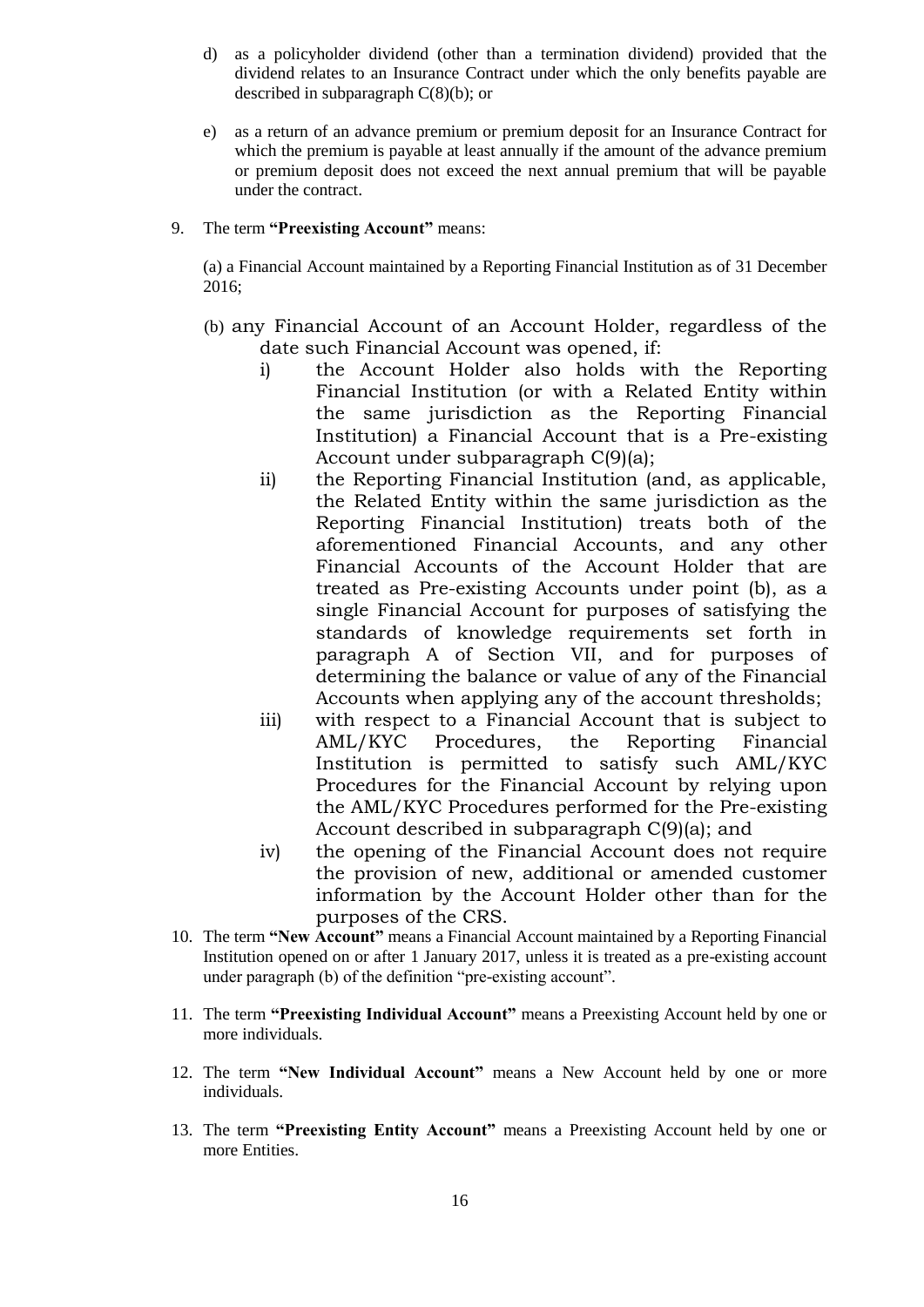- 14. The term **"Lower Value Account"** means a Preexisting Individual Account with an aggregate balance or value as of 31 December 2016 that does not exceed \$1,000,000.
- 15. The term **"High Value Account"** means a Preexisting Individual Account with an aggregate balance or value that exceeds \$1,000,000 as of 31 December 2016 or 31 December of any subsequent year.
- 16. The term **"New Entity Account"** means a New Account held by one or more Entities.
- 17. The term **"Excluded Account"** means any of the following accounts:
	- a) a retirement or pension account that satisfies the following requirements:
		- i. the account is subject to regulation as a personal retirement account or is part of a registered or regulated retirement or pension plan for the provision of retirement or pension benefits (including disability or death benefits);
		- ii. the account is tax-favoured (i.e., contributions to the account that would otherwise be subject to tax are deductible or excluded from the gross income of the account holder or taxed at a reduced rate, or taxation of investment income from the account is deferred or taxed at a reduced rate);
		- iii. information reporting is required to the tax authorities with respect to the account;
		- iv. withdrawals are conditioned on reaching a specified retirement age, disability, or death, or penalties apply to withdrawals made before such specified events; and
		- v. either (i) annual contributions are limited to \$50,000 or less, or (ii) there is a maximum lifetime contribution limit to the account of \$1,000,000 or less, in each case applying the rules set forth in paragraph C of Section VII for account aggregation and currency translation.

A Financial Account that otherwise satisfies the requirement of subparagraph  $C(17)(a)(v)$  will not fail to satisfy such requirement solely because such Financial Account may receive assets or funds transferred from one or more Financial Accounts that meet the requirements of subparagraph  $C(17)(a)$  or (b) or from one or more retirement or pension funds that meet the requirements of any of subparagraphs B(5) through (7).

- b) an account that satisfies the following requirements:
	- i. the account is subject to regulation as an investment vehicle for purposes other than for retirement and is regularly traded on an established securities market, or the account is subject to regulation as a savings vehicle for purposes other than for retirement;
	- ii. the account is tax-favoured (i.e., contributions to the account that would otherwise be subject to tax are deductible or excluded from the gross income of the account holder or taxed at a reduced rate, or taxation of investment income from the account is deferred or taxed at a reduced rate);
	- iii. withdrawals are conditioned on meeting specific criteria related to the purpose of the investment or savings account (for example, the provision of educational or medical benefits), or penalties apply to withdrawals made before such criteria are met; and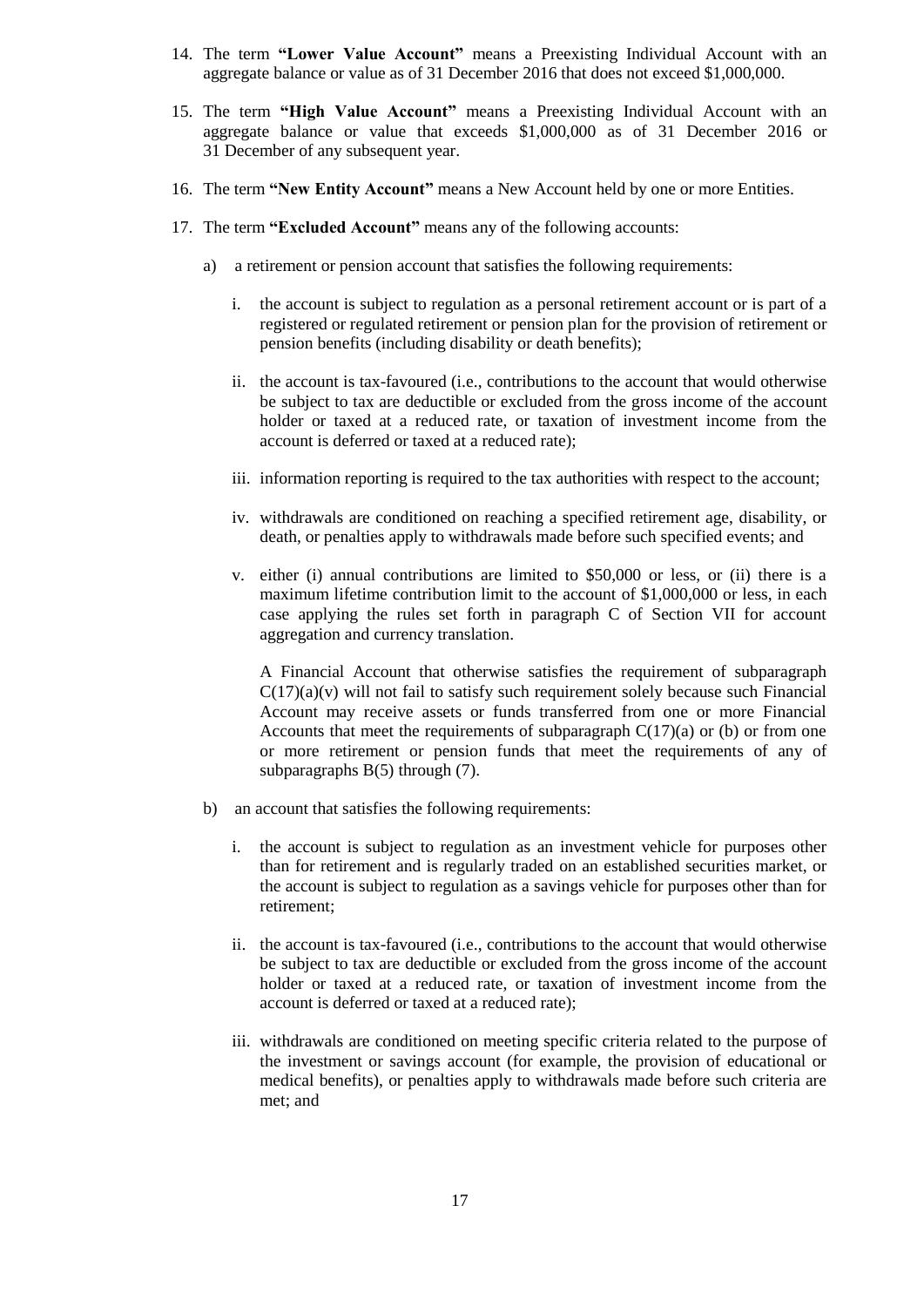iv. annual contributions are limited to \$50,000 or less, applying the rules set forth in paragraph C of Section VII for account aggregation and currency translation.

A Financial Account that otherwise satisfies the requirement of subparagraph  $C(17)(b)(iv)$  will not fail to satisfy such requirement solely because such Financial Account may receive assets or funds transferred from one or more Financial Accounts that meet the requirements of subparagraph  $C(17)(a)$  or (b) or from one or more retirement or pension funds that meet the requirements of any of subparagraphs B(5) through (7).

- c) a life insurance contract with a coverage period that will end before the insured individual attains age 90, provided that the contract satisfies the following requirements:
	- i. periodic premiums, which do not decrease over time, are payable at least annually during the period the contract is in existence or until the insured attains age 90, whichever is shorter;
	- ii. the contract has no contract value that any person can access (by withdrawal, loan, or otherwise) without terminating the contract;
	- iii. the amount (other than a death benefit) payable upon cancellation or termination of the contract cannot exceed the aggregate premiums paid for the contract, less the sum of mortality, morbidity, and expense charges (whether or not actually imposed) for the period or periods of the contract's existence and any amounts paid prior to the cancellation or termination of the contract; and
	- iv. the contract is not held by a transferee for value.
- d) an account that is held solely by an estate if the documentation for such account includes a copy of the deceased's will or death certificate.
- e) an account established in connection with any of the following:
	- i. a court order or judgment.
	- ii. a sale, exchange, or lease of real or personal property, provided that the account satisfies the following requirements:
		- (i) the account is funded solely with a down payment, earnest money, deposit in an amount appropriate to secure an obligation directly related to the transaction, or a similar payment, or is funded with a Financial Asset that is deposited in the account in connection with the sale, exchange, or lease of the property;
		- (ii) the account is established and used solely to secure the obligation of the purchaser to pay the purchase price for the property, the seller to pay any contingent liability, or the lessor or lessee to pay for any damages relating to the leased property as agreed under the lease;
		- (iii) the assets of the account, including the income earned thereon, will be paid or otherwise distributed for the benefit of the purchaser, seller, lessor, or lessee (including to satisfy such person's obligation) when the property is sold, exchanged, or surrendered, or the lease terminates;
		- (iv) the account is not a margin or similar account established in connection with a sale or exchange of a Financial Asset; and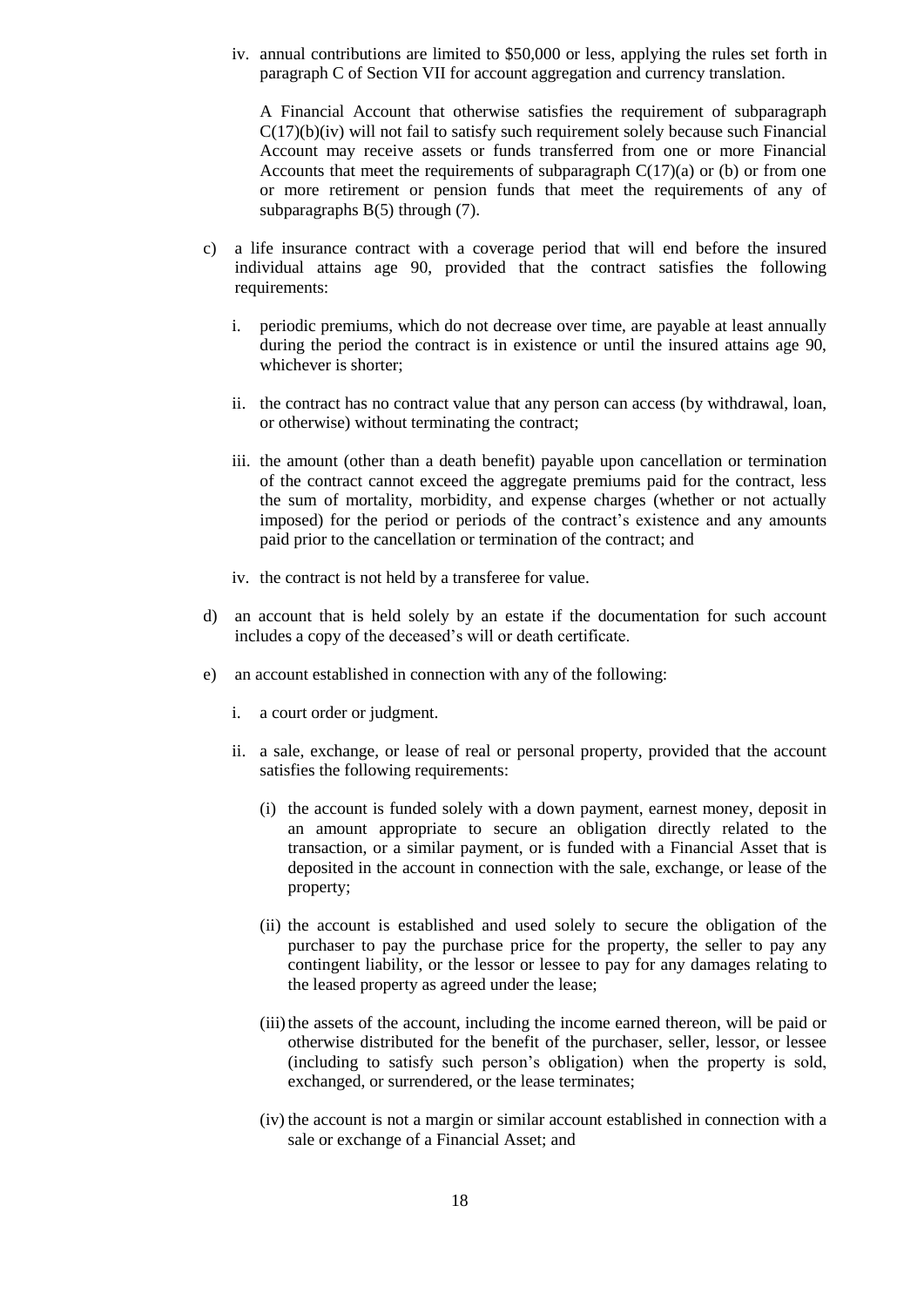- (v) the account is not associated with an account described in subparagraph  $C(17)(f)$ .
- iii. an obligation of a Financial Institution servicing a loan secured by real property to set aside a portion of a payment solely to facilitate the payment of taxes or insurance related to the real property at a later time.
- iv. an obligation of a Financial Institution solely to facilitate the payment of taxes at a later time.
- f) a Depository Account that satisfies the following requirements:
	- i. the account exists solely because a customer makes a payment in excess of a balance due with respect to a credit card or other revolving credit facility and the overpayment is not immediately returned to the customer; and
	- ii. beginning on or before 1 January 2017, the Financial Institution implements policies and procedures either to prevent a customer from making an overpayment in excess of \$50,000, or to ensure that any customer overpayment in excess of \$50,000 is refunded to the customer within 60 days, in each case applying the rules set forth in paragraph C of Section VII for currency translation. For this purpose, a customer overpayment does not refer to credit balances to the extent of disputed charges but does include credit balances resulting from merchandise returns.
- g) any other account that presents a low risk of being used to evade tax, has substantially similar characteristics to any of the accounts described in subparagraphs  $C(17)(a)$ through (f), and is defined in domestic law as an Excluded Account, provided that the status of such account as an Excluded Account does not frustrate the purposes of the Common Reporting Standard.

#### D. **Reportable Account**

- 1. The term **"Reportable Account"** means an account held by one or more Reportable Persons or by a Passive NFE with one or more Controlling Persons that is a Reportable Person, provided it has been identified as such pursuant to the due diligence procedures described in Sections II through VII.
- 2. The term **"Reportable Person"** means a Reportable Jurisdiction Person other than: (i) a corporation the stock of which is regularly traded on one or more established securities markets; (ii) any corporation that is a Related Entity of a corporation described in clause (i); (iii) a Governmental Entity; (iv) an International Organisation; (v) a Central Bank; or (vi) a Financial Institution.
- 3. The term **"Reportable Jurisdiction Person"** means an individual or Entity that is resident in a Reportable Jurisdiction under the tax laws of such jurisdiction, or an estate of a decedent that was a resident of a Reportable Jurisdiction. For this purpose, an Entity such as a partnership, limited liability partnership or similar legal arrangement that has no residence for tax purposes shall be treated as resident in the jurisdiction in which its place of effective management is situated.
- 4. The term **"Reportable Jurisdiction"** means,

(a) for the purposes of applying the due diligence procedures described in Section II to VII, any jurisdiction other than St. Lucia; and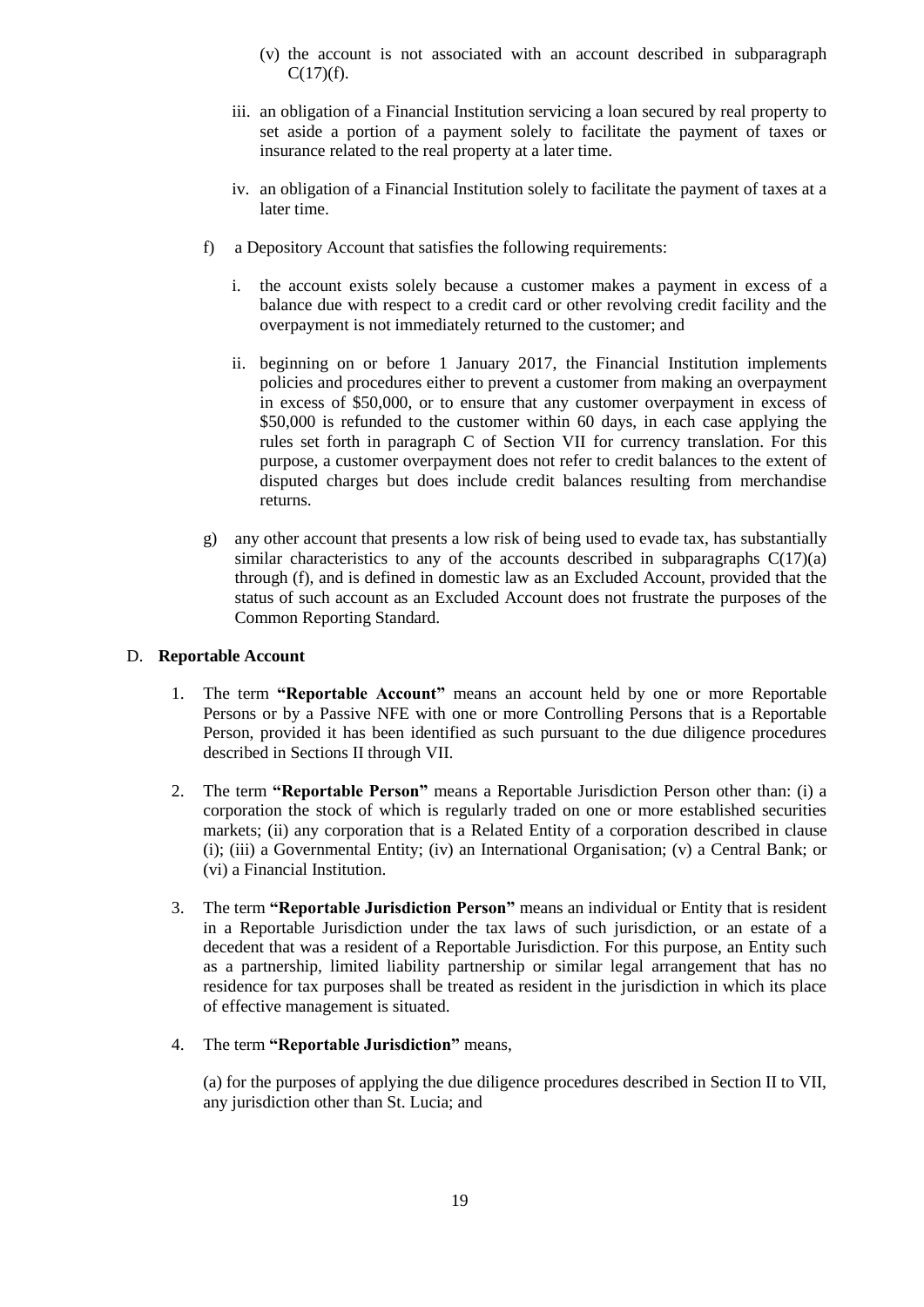(b) for the purposes of Section I, any jurisdiction listed on the list of Reportable Jurisdictions published in the *Gazette*.

- 5. The term **"Participating Jurisdiction"** means a jurisdiction listed on the list of Participating Jurisdictions published in the *Gazette*.
- 6. The term **"Controlling Persons"** means the natural persons who exercise control over an Entity. In the case of a trust, such term means the settlor(s), the trustee(s), the protector(s) (if any), the beneficiary(ies) or class(es) of beneficiaries, and any other natural person(s) exercising ultimate effective control over the trust, and in the case of a legal arrangement other than a trust, such term means persons in equivalent or similar positions. The term "Controlling Persons" must be interpreted in a manner consistent with the Financial Action Task Force Recommendations.
- 7. The term **"NFE"** means any Entity that is not a Financial Institution.
- 8. The term **"Passive NFE"** means any: (i) NFE that is not an Active NFE; or (ii) an Investment Entity described in subparagraph  $A(6)(b)$  that is not a Participating Jurisdiction Financial Institution.
- 9. The term **"Active NFE"** means any NFE that meets any of the following criteria:
	- a) less than 50 per cent of the NFE's gross income for the preceding calendar year or other appropriate reporting period is passive income and less than 50 per cent of the assets held by the NFE during the preceding calendar year or other appropriate reporting period are assets that produce or are held for the production of passive income;
	- b) the stock of the NFE is regularly traded on an established securities market or the NFE is a Related Entity of an Entity the stock of which is regularly traded on an established securities market;
	- c) the NFE is a Governmental Entity, an International Organisation, a Central Bank, or an Entity wholly owned by one or more of the foregoing;
	- d) substantially all of the activities of the NFE consist of holding (in whole or in part) the outstanding stock of, or providing financing and services to, one or more subsidiaries that engage in trades or businesses other than the business of a Financial Institution, except that an Entity does not qualify for this status if the Entity functions (or holds itself out) as an investment fund, such as a private equity fund, venture capital fund, leveraged buyout fund, or any investment vehicle whose purpose is to acquire or fund companies and then hold interests in those companies as capital assets for investment purposes;
	- e) the NFE is not yet operating a business and has no prior operating history, but is investing capital into assets with the intent to operate a business other than that of a Financial Institution, provided that the NFE does not qualify for this exception after the date that is 24 months after the date of the initial organisation of the NFE;
	- f) the NFE was not a Financial Institution in the past five years, and is in the process of liquidating its assets or is reorganising with the intent to continue or recommence operations in a business other than that of a Financial Institution;
	- g) the NFE primarily engages in financing and hedging transactions with, or for, Related Entities that are not Financial Institutions, and does not provide financing or hedging services to any Entity that is not a Related Entity, provided that the group of any such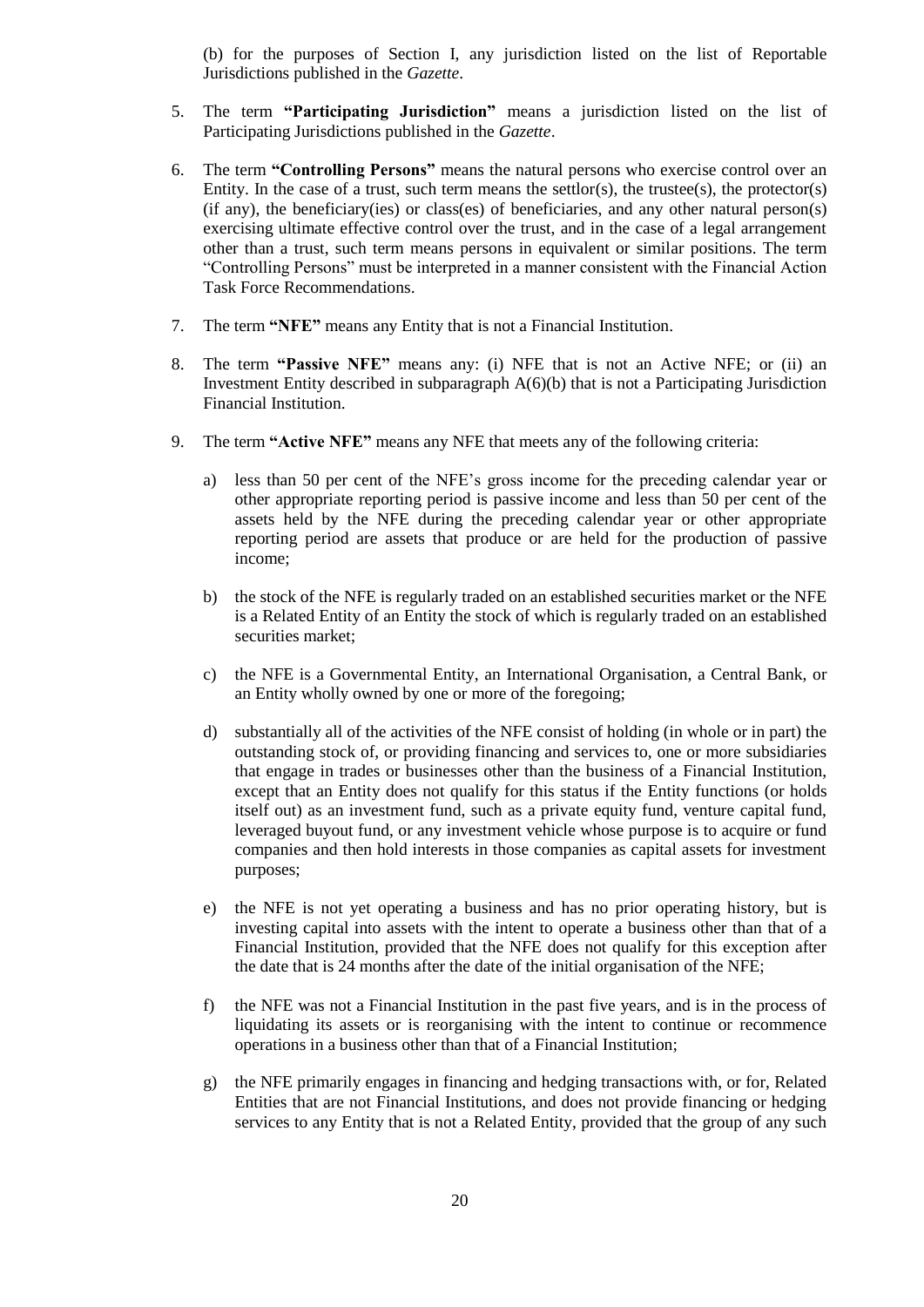Related Entities is primarily engaged in a business other than that of a Financial Institution; or

- h) the NFE meets all of the following requirements:
	- i. it is established and operated in its jurisdiction of residence exclusively for religious, charitable, scientific, artistic, cultural, athletic, or educational purposes; or it is established and operated in its jurisdiction of residence and it is a professional organisation, business league, chamber of commerce, labour organisation, agricultural or horticultural organisation, civic league or an organisation operated exclusively for the promotion of social welfare;
	- ii. it is exempt from income tax in its jurisdiction of residence;
	- iii. it has no shareholders or members who have a proprietary or beneficial interest in its income or assets;
	- iv. the applicable laws of the NFE's jurisdiction of residence or the NFE's formation documents do not permit any income or assets of the NFE to be distributed to, or applied for the benefit of, a private person or non-charitable Entity other than pursuant to the conduct of the NFE's charitable activities, or as payment of reasonable compensation for services rendered, or as payment representing the fair market value of property which the NFE has purchased; and
	- v. the applicable laws of the NFE's jurisdiction of residence or the NFE's formation documents require that, upon the NFE's liquidation or dissolution, all of its assets be distributed to a Governmental Entity or other non-profit organisation, or escheat to the government of the NFE's jurisdiction of residence or any political subdivision thereof.

#### E. **Miscellaneous**

- 1. The term **"Account Holder"** means the person listed or identified as the holder of a Financial Account by the Financial Institution that maintains the account. A person, other than a Financial Institution, holding a Financial Account for the benefit or account of another person as agent, custodian, nominee, signatory, investment advisor, or intermediary, is not treated as holding the account for purposes of the Common Reporting Standard, and such other person is treated as holding the account. In the case of a Cash Value Insurance Contract or an Annuity Contract, the Account Holder is any person entitled to access the Cash Value or change the beneficiary of the contract. If no person can access the Cash Value or change the beneficiary, the Account Holder is any person named as the owner in the contract and any person with a vested entitlement to payment under the terms of the contract.Upon the maturity of a Cash Value Insurance Contract or an Annuity Contract, each person entitled to receive a payment under the contract is treated as an Account Holder.
- 2. The term **"AML/KYC Procedures"** means the customer due diligence procedures of a Reporting Financial Institution pursuant to the anti-money laundering or similar requirements to which such Reporting Financial Institution is subject.
- 3. The term **"Entity"** means a legal person or a legal arrangement, such as a corporation, partnership, trust, or foundation.
- 4. An Entity is a **"Related Entity"** of another Entity if either Entity controls the other Entity, or the two Entities are under common control. For this purpose control includes direct or indirect ownership of more than 50 per cent of the vote and value in an Entity.